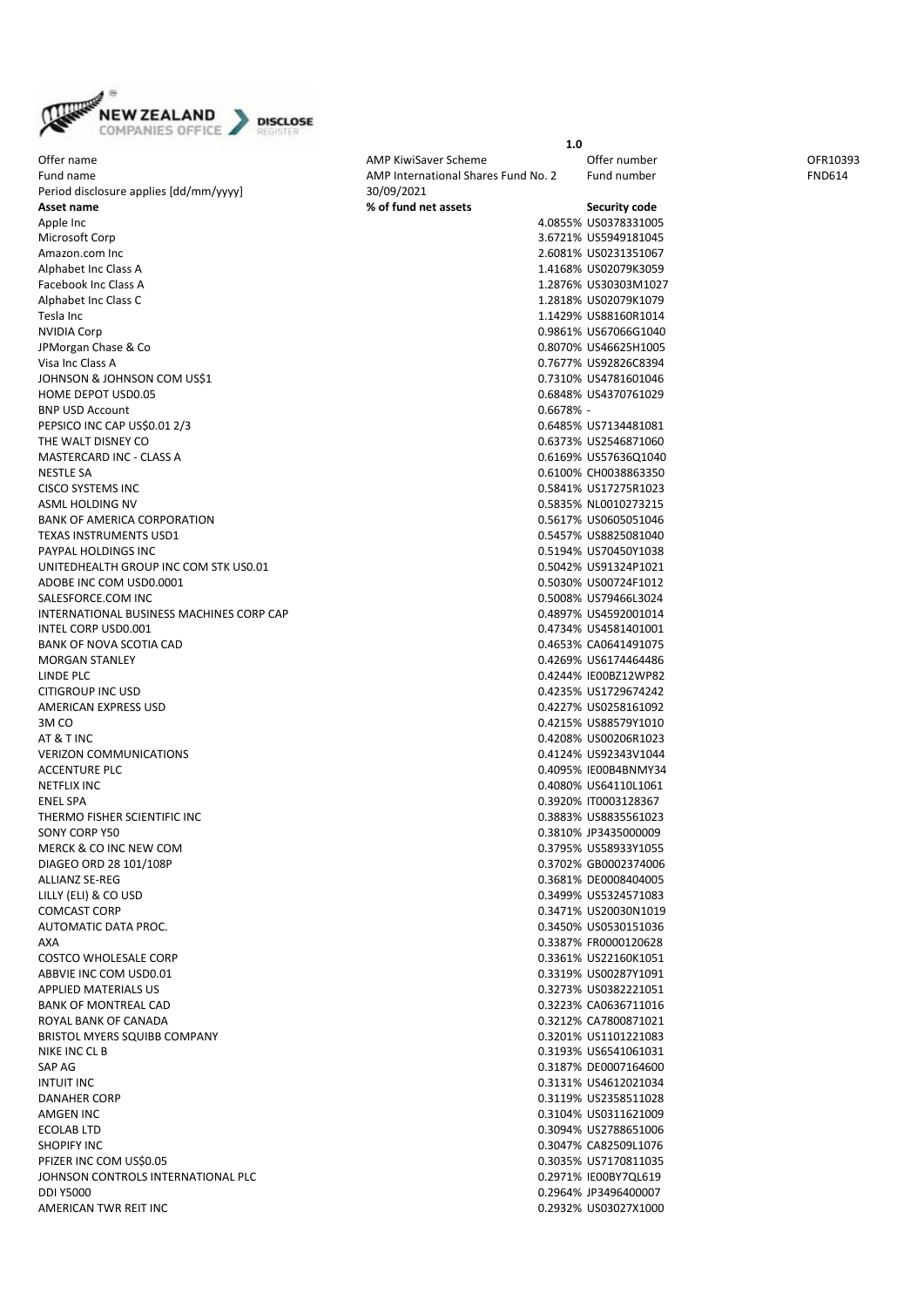MCDONALD'S CORP 0.2898% US5801351017 ASTRAZENECA PLC 0.2892% GB0009895292 ZOETIS INC 0.2869% US98978V1035 NOVO NORDISK A S 0.2868% DK0060534915 ABBOTT LABS 0.2838% US0028241000 LOWE'S COS INC 0.2832% US5486611073 TRUIST FINL CORP COM USD5<br>
ROCHE HLDGS AD GENUSSCHEINE NPV<br>
0.2807% CH0012032048 ROCHE HLDGS AD GENUSSCHEINE NPV COLGATE PALMOLIVE USD1 0.2780% US1941621039 ORACLE CORP USD0.01 0.2743% US68389X1054 METLIFE INC 0.2679% US59156R1086 SERVICENOW INC 0.2635% US81762P1021 PRUDENTIAL FINANCIAL INC RIO TINTO PLC ORD 10P GBP 0.2603% GB0007188757 UNILEVER PLC 0.2589% GB00B10RZP78 KIMBERLY CLARK CORP COM USD1.25 0.2540% US4943681035 L'OREAL 0.2514% FR0000120321 TRANE TECHNOLOGIES PLC **CONTRANE TECHNOLOGIES PLC** UNITED PARCEL SERVICE - B 0.2497% US9113121068 CATERPILLAR INC. 2004 0.2491% US1491231015 MARSH & MCLENNAN COM USD1.00 0.2488% US5717481023 PNC FINANCIAL SERVICES GROUP **DESCRIPTION OF A SERVICES** CROSS OF A SERVICES GROUP OF A SERVICES GROUP OF A SERVICE SCRIPTION OF A SERVICE SCRIPTION OF A SERVICE SCRIPTION OF A SERVICE SCRIPTION OF A SERVICE SCRIPTION OF A SIEMENS AG NPV EUR **DEOLOGY AG NEW SIGN AG NOTE A CONTRACT A CONTRACT A CONTRACT ON A CONTRACT OF CONTRACT AND** TARGET CORPORATION 0.2351% US87612E1064 NOVARTIS AG - CHF0.50 (REGD) 0.2332% CH0012005267 INTESA SANPAOLO SPA 0.2328% IT0000072618 THE TORONTO DOMINION BANK **CARGO INTERNATION** CARGO INTERNATIONAL CARGO INTERNATIONAL CARGO INTERNATIONAL CARGO IN NUTRIEN LTD COM NPV 8 and 100 minutes of the community of the community of the community of the community of the community of the community of the community of the community of the community of the community of the communi LVMH MOET HENNESSY VUITTON SE **1.2305 1.2305 1.2305 1.2305 1.2305 1.2305 1.2305 1.2305 1.2305 1.2305 1.2305 1.2305 1.2305 1.2305 1.2305 1.2305 1.230 1.230 1.230 1.230 1.230 1.230 1.230 1.230 1.230 1.230 1.230 1.230 1.230 1** TOYOTA MOTOR CORP NPV TEMP **DESCRIPTION OF A SECURITY OF A SECULAR SECURITY OF A SECURITY OF A SECURITY OF A SECURITY OF A SECURITY OF A SECURITY OF A SECURITY OF A SECURITY OF A SECURITY OF A SECURITY OF A SECURITY OF A S** PROLOGIS INC COM **2.2295% US74340W1036** SCHNEIDER ELECTRIC SE 0.2287% FR0000121972 INDITEX EUR0.03 POST SUBD 0.2270% ES0148396007 BROADCOM CORP COM USD1.00<br>
LAM RESEARCH CORPORATION<br>
LAM RESEARCH CORPORATION LAM RESEARCH CORPORATION MODERNA INC 0.2225% US60770K1079 AGILENT TECHNOLOGIES INC GILEAD SCIENCES INC 0.2215% US3755581036 BNP NZD Account<br>AIA GROUP LTD STARBUCKS CORP 0.2180% US8552441094 EQUINIX INC COM 0.2101% US29444U7000 ANHEUSER BUSCH INBEV SA NV 8 20084% BE0974293251 BOOKING HLDGS INC COM USD0.008 0.2083% US09857L1089 CVS HEALTH CORP 0.2045% US1266501006 DEERE & CO 0.2035% US2441991054 RELX PLC 0.2022% GB00B2B0DG97 GOLDMAN SACHS GROUP INC. **0.1996% US38141G1040** MONDELEZ INTERNATIONAL INC **CONTRACT CONTRACT CONTRACT CONTRACT CONTRACT CONTRACT CONTRACT CONTRACT CONTRACT CONTRACT CONTRACT CONTRACT CONTRACT CONTRACT CONTRACT CONTRACT CONTRACT CONTRACT CONTRACT CONTRACT CONTRACT CONTR** EDWARDS LIFESCIENCES CORP 0.1938% US28176E1082 HSBC HOLDINGS PLC 0.1935% GB0005405286 S AND P GLOBAL INC COM USD1 and the state of the state of the state of the state of the state of the state of t<br>AMERICAN WATER WORKS CO INC and the state of the state of the state of the state of the state of the state of AMERICAN WATER WORKS CO INC SQUARE INC 0.1914% US8522341036 ABB LTD 0.1905% CH0012221716 INTUITIVE SURGICAL INC 0.1886% US46120E6023 SUN LIFE FINANCIAL INC 0.1882% CA8667961053 ADVANCED MICRO DEV 0.1880% US0079031078 LONZA AG - REG 0.1823% CH0013841017 CANADIAN IMPERIAL BANK 0.1816% CA1360691010 BANK OF NEW YORK MELLON CORP **0.1815% US0640581007** EVERSOURCE ENERGY COM **EXERCISE AND EXERCISE ACCOMMUNICATE COMMUNICATE ACCOMMUNICATE COMMUNICATE COMMUNICATE COMMUNICATE COMMUNICATE COMMUNICATE COMMUNICATE COMMUNICATE COMMUNICATE COMMUNICATE COMMUNICATE COMMUNICATE COMMU** OVERSEA-CHINESE BANKING CORP 0.1739% SG1S04926220 ILLINOIS TOOL WORKS 0.1736% US4523081093 RECRUIT HLDGS CO LNPV **0.1718% IP3970300004** MEDTRONIC PLC **CONTROLL CONTROL** CONTROLLER CONTROLLER CONTROLLER CONTROLLER CONTROLLER CONTROLLER CONTROLLER CONTROLLER CONTROLLER CONTROLLER CONTROLLER CONTROLLER CONTROLLER CONTROLLER CONTROLLER CONTROLLER CONTROLLER CO DOW INC 0.1715% US2605571031 CIGNA CORP COM 0.1710% US1255231003 AMERICAN INTERNATIONAL GROUP 0.1697% US0268747849 HCA HEALTHCARE INC 0.1693% US40412C1018 CBRE GROUP INC CLASS A 0.1690% US12504L1098 GENERAL MILLS INC 0.1618% US3703341046

 $0.2196%$  -0.2187% HK0000069689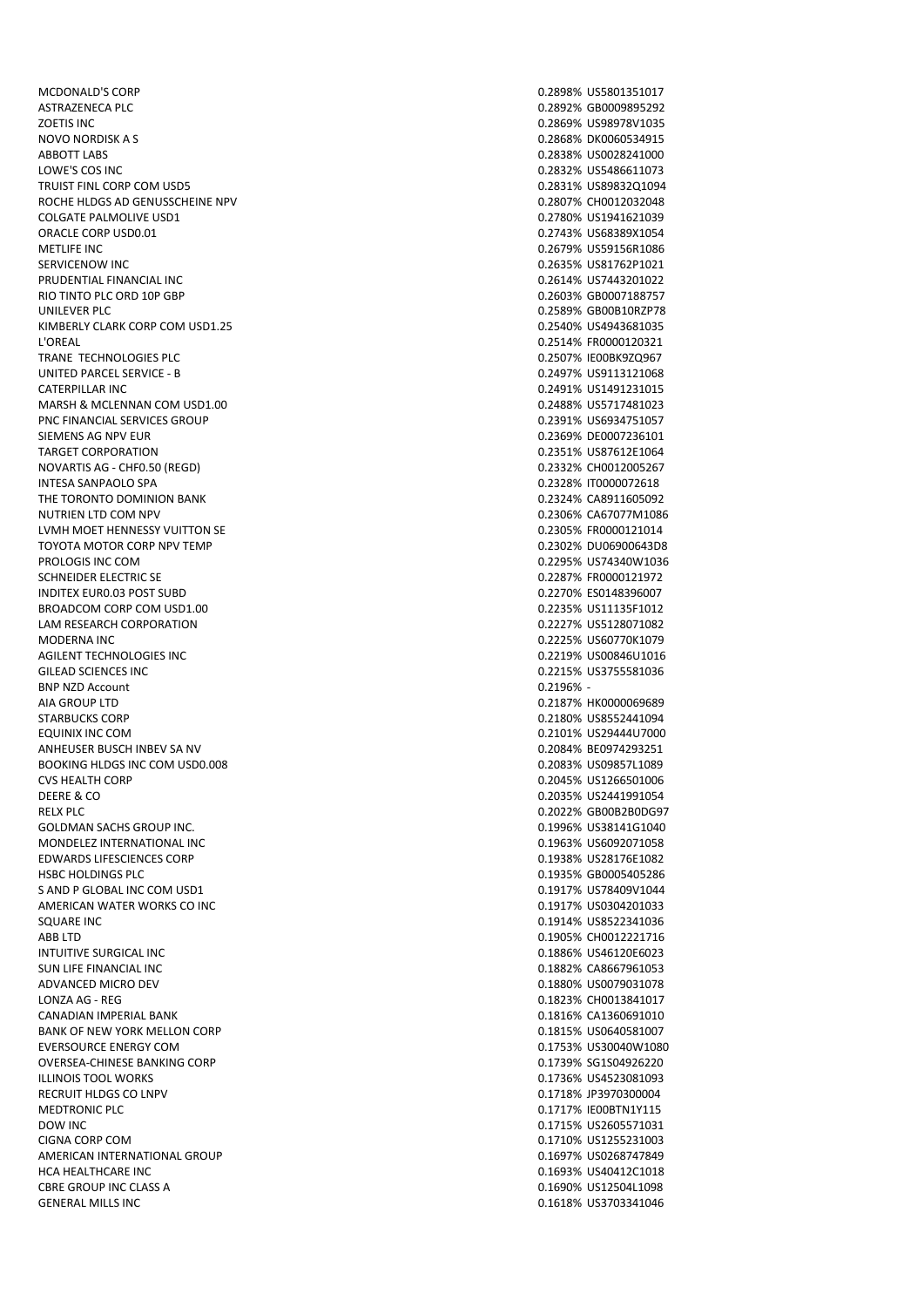CROWN CASTLE INTL CORP **CROWN CASTLE INTL** CORP **1.1617%** US22822V1017 HILTON WORLDWIDE H COM USD 0.01 0.1612% US43300A2033 SWISS RE AG 0.1602% CH0126881561 WEST PHARMACEUTICAL SERVICES **CONSUMING THE CONSUMING OF A SERVICES 0.1601% US9553061055** AUTODESK INC 0.1596% US0527691069 FISERV INC COM 0.1588% US3377381088 TAKEDA PHARMACEUTICAL CO LTD **1.2583 CONTRACT AND CONTRACT ACCOMPT** 0.1583% JP3463000004 QUALCOMM INC 0.1575% US7475251036 WALGREENS BOOTS AL COM USD0.01 **0.1568% US9314271084** HITACHI Y50 0.1566% JP3788600009 MERCADOLIBRE INC 0.1563% US58733R1023 FIDELITY NATIONAL INFORMATION SERVICES I CHARGE CONSUMING AND RESERVED ON A SERVICES I CHARGE CONSUMING A SERVICE S TJX COS INC 0.1542% US8725401090 MICRON TECHNOLOGY INC USD **CONSUMITED ASSAULT AND A CONSUMITED ASSAULT AND A CONSUMITED ASSAULT AND A CONSUMITED A CONSUMITION** DAIKIN INDUSTRIES 0.1508% JP3481800005 CME GROUP INC COM 0.1504% US12572Q1058 GLAXOSMITHKLINE PLC 6. 2008 0.1497% GB0009252882 DEUTSCHE POST AG 0.1491% DE0005552004 SCHWAB (CHARLES) CORP 0.1484% US8085131055 KEURIG DR PEPPER INC 0.1476% US49271V1008 STATE STREET CORP USD 6.1474% US8574771031 ILLUMINA INC 0.1460% US4523271090 TE CONNECTIVITY LTD **TE CONNECTIVITY LTD** SOFTBANK CORP 0.1452% JP3732000009 ANTHEM INC 0.1442% US0367521038 IHS MARKIT LTD 0.1438% BMG475671050 ROPER TECHNOLOGIES INC<br>
ROPER TECHNOLOGIES INC HUNTINGTON BANCSHARES INC **CONTRACT CONTRACT CONTRACT CONTRACT CONTRACT CONTRACT CONTRACT CONTRACT CONTRACT CONTRACT CONTRACT CONTRACT CONTRACT CONTRACT CONTRACT CONTRACT CONTRACT CONTRACT CONTRACT CONTRACT CONTRACT CONTRA** CORTEVA INC 0.1423% US22052L1044 INTACT FINANCIAL CORPORATION 0.1420% CA45823T1066 SYSCO CORPORATION COM USD1.00 0.1412% US8718291078 RECKITT BENCKISER GROUP PLC **CONTROLLER IN THE CONTROLLER CONTROLLER AND THE CONTROLLER CONTROLLER CONTROLLER** CARRIER GLOBAL COR COM USD0.01 WI 0.1397% US14448C1045 DAIICHI SANKYO COMPANY LIMITED 0.1394% JP3475350009 WATERS CORPORATION 0.1389% US9418481035 UBER TECHNOLOGIES INC 0.1385% US90353T1007 ZURICH FINANCIAL SERVICES 0.1380% CH0011075394 VESTAS WIND SYSTEM DKK0.20 0.1376% DK0061539921 US BANCORP 0.1369% US9029733048 DANONE 0.1361% FR0000120644 NATIONAL BANK OF CANADA 0.1343% CA6330671034 VODAFONE GROUP ORD USD0.2095238 0.1343% GB00BH4HKS39 KEYENCE CORP NPV 0.1341% JP3236200006 CRH PLC 0.1334% IE0001827041 EAST JAPAN RAILWAY JPY 0.1328% JP3783600004 DNB BANK ASA NOK12.50 0.1327% NO0010161896 BANCO BICAYA ARGENTARIA SA 0.1325% ES0113211835 SNAP INC 0.1314% US83304A1060 OMRON CORP Y50 0.1311% JP3197800000 EUR BNP PARIBAS A/C 0.1308% - 0.1308% - 0.1308% - 0.1308% - 0.1308% - 0.1308% - 0.1308% - 0.1308% - 0.1308% -NORTHERN TRUST CORP 0.1300% US6658591044 Outstanding Settlement Receipts - JPY 0.1293% - KOMATSU LTD JPY 0.1289% JP3304200003 REGIONS FINANCIAL CORP 0.1279% US7591EP1005 ADIDAS AG 0.1271% DE000A1EWWW0 PPG INDUSTRIES INC 0.1271% US6935061076 INTL FLAVORS & FRAGRANCES USD 0.1263% US4595061015 EXPEDITORS INTL WASH INC **EXPEDITORS INTL** WASH INC UBS GROUP AG 0.1251% CH0244767585 FDX CORP COM USD0.10 0.1234% US31428X1063 SNOWFLAKE INC **SUPPOSE INCOME ARE INCOME AND SUPPOSE INCONEXUS ASSESSED A**  $0.1231\%$  US8334451098 GIVAUDAN - REG 0.1225% CH0010645932 TRIMBLE INC COM NPV 0.1215% US8962391004 ESTEE LAUDER COMPANIES 0.1207% US5184391044 KEYCORP 0.1201% US4932671088 DUPONT DE NEMOURS INC 0.1200% US26614N1028 EMERSON ELECTRIC CO **0.1177% US2910111044** FERGUSON PLC NEW ORD GBP 0.10 0.1168% JE00BJVNSS43 FUJITSU JPY 0.1163% JP3818000006

0.1394% US98419M1009 0.1370% US95040Q1040 0.1249% US2310211063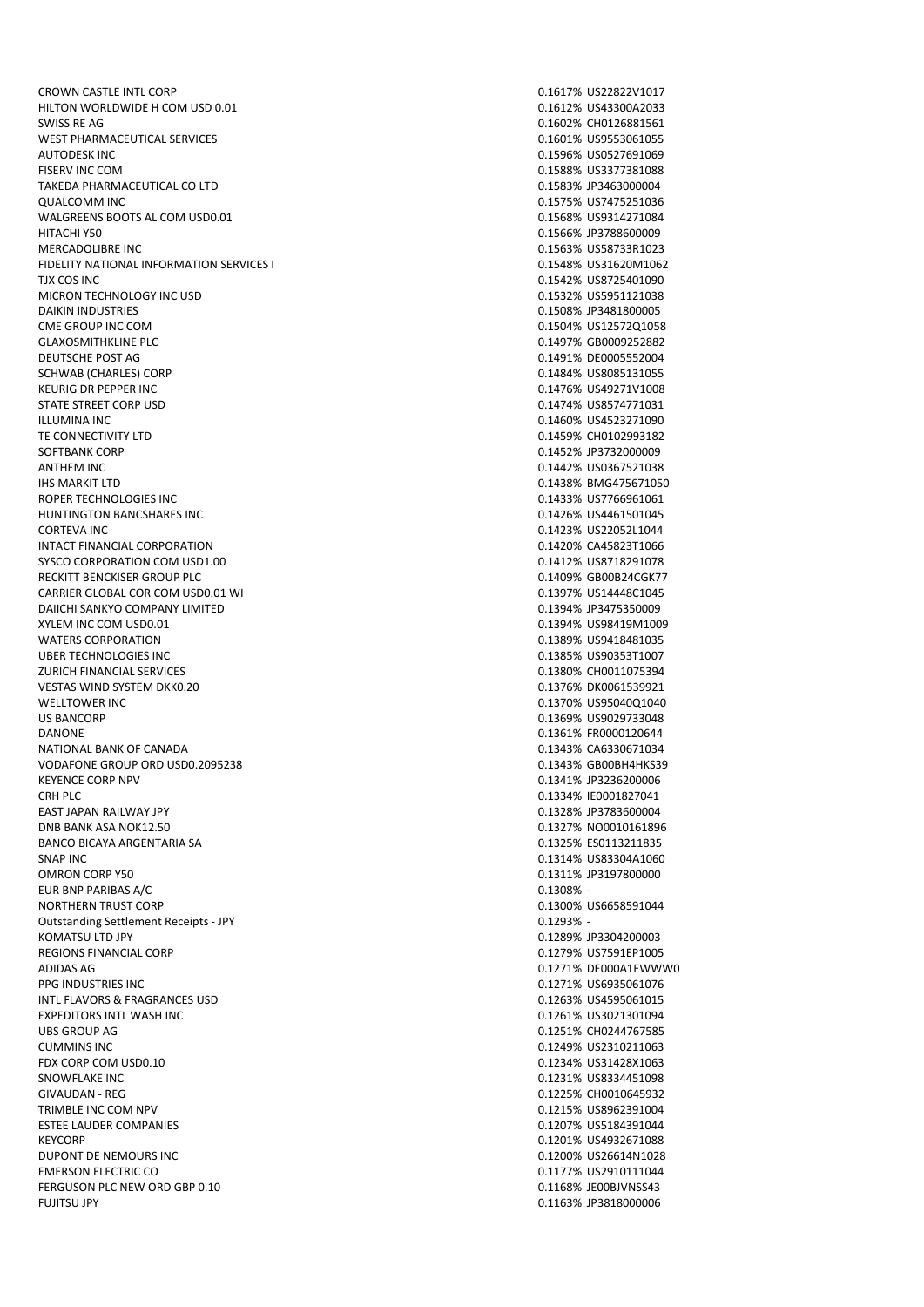HEWLETT PACKARD ENTERPRISE CO 0.1159% US42824C1099 IDEXX LABORATORIES INC 0.1158% US45168D1046 APTIV PLC COM USD001 **DETERIOR PROPERTY OF A SET OF A SET OF A SET OF A SET OF A SET OF A SET OF A SET OF A SET OF A SET OF A SET OF A SET OF A SET OF A SET OF A SET OF A SET OF A SET OF A SET OF A SET OF A SET OF A SET OF** KRAFT HEINZ CO COM USD0.01 **0.1152% US5007541064** WORKDAY INC 0.1139% US98138H1014 SANOFI SA 0.1136% FR0000120578 BROWN FORMAN CORP 0.1133% US1156372096 HEALTHPEAK PROPERTIES INC. MOTOROLA SOLUTIONS INC AMADEUS IT HLDGS 0.1121% ES0109067019 CHUBB LIMITED ORD CHF24.15 **0.1117% CHOO44328745** BEST BUY CO INC 0.1113% US0865161014 PROSUS NV 0.1104% NL0013654783 CENTRAL JAPAN RAILWAY CO 0.1102% JP3566800003 GRAINGER W W INC 0.1094% US3848021040 NXP SEMICONDUCTORS 0.1092% NL0009538784 NICE LTD 0.1088% IL0002730112 SOCIETE GENERALE SA 0.1083% FR0000130809 SGS SOCIETE GENERALE DE SURVEILLANCE HOL 0.1078% CH0002497458 VF CORPORATION **0.1074% US9182041080** CLOROX CO DEL 0.1073% US1890541097 DEXCOM INC COM USD0.001 0.1072% US2521311074 METTLER TOLEDO INTL 0.1065% US5926881054 SIMON PROPERTY GROUP INC USD<br>TOKYO ELECTRON LTD JPY ON THE USBE OF THE USBE OF THE USBE ON THE USBE ON THE USBE OF THE USBE OF THE USBE OF T<br>0.1054% JP3571400005 TOKYO ELECTRON LTD JPY ALIGN TECHNOLOGY INC 0.1050% US0162551016 HEWLETT PACKARD CO 0.1046% US40434L1052 ORIX CORPORATION JPY50 0.1046% JP3200450009 ASTELLAS PHARMA NPV 0.1044% JP3942400007 WHEATON PRECIOUS M COM NPV **COME AND COMPUTER CASES** CA9628791027 ROGERS COMMUNICATIONS INC-B 0.1034% CA7751092007 KELLOGG COMPANY 0.1031% US4878361082 CHARTER COMMUN INC COM **CHARTER COMMUN INC** COM TWILIO INC 0.1018% US90138F1021 T MOBILE US INC COM USD0.0001 0.0999% US8725901040 MERCK KGAA 0.0998% DE0006599905 VENTAS INC 0.0995% US92276F1003 IDEX CORP 0.0958% US45167R1041 POWER CORP OF CANADA CAD **0.0957% CA7392391016** VINCI SA 0.0936% FR0000125486 MS & AD INSURANCE GROUP HOLDINGS 0.0935% JP3890310000 SINGAPORE TELECOMM NPV B/L 100 0.0935% SG1T75931496 STRYKER CORP 0.0930% US8636671013 NOMURA SECURITIES Y50 0.0929% JP3762600009 WPP 2012 PLC ORD GBP 0.10 0.0928% JE00B8KF9B49 RESMED INC 6.0926% US7611521078 PANASONIC CORP 0.0914% JP3866800000 INFINEON TECHNOLOGIES AG **0.0914% DE0006231004** 0.0914% DE0006231004 SYSMEX CORP 0.0909% JP3351100007 AIR PROD & CHEMS INC COM USD 0.0902% US0091581068 KAO CORPORATION JPY50 0.0898% JP3205800000 INTERPUBLIC GROUP COS INC USD 0.0895% US4606901001 NEWMONT CORP 0.0889% US6516391066 KROGER CO COM USD1.00 **0.0885% US5010441013** FASTENAL CO 0.0878% US3119001044 DEUTSCHE BOERSE AG 0.0877% DE0005810055 SOMPO HOLDINGS INC NPV 6 NOTE 2008 10 100 NONE 2008 100 NO 100 NO 100 NO 100 NO 100 NO 100 NO 100 NO 100 NO 10 CORNING INC 0.0857% US2193501051 CNH INDUSTRIAL NV COM EUR 0.01 0.0851% NL0010545661 WSP GLOBAL INC 0.0851% CA92938W2022 DBS GROUP HOLDINGS LTD 0.0844% SG1L01001701 ASAHI KASEI CORPORATION **ASAHI KASEI CORPORATION** 6.0841% JP3111200006 VAIL RESORTS INC **CONTRACT CONTRACT CONTRACT CONTRACT CONTRACT CONTRACT CONTRACT CONTRACT CONTRACT CONTRACT CONTRACT CONTRACT CONTRACT CONTRACT CONTRACT CONTRACT CONTRACT CONTRACT CONTRACT CONTRACT CONTRACT CONTRACT CONTRA** ASAHI GROUP HOLDINGS LTD **ASSAULT AS A CONSTRUCTED ASSAULT ASSAULT** 0.0840% JP3116000005 MARVELL TECHNOLOGY COM USD0.002 0.0838% US5738741041 JAPAN POST HOLDINGS CO LTD 0.0833% JP3752900005 HEINEKEN NV 0.0826% NL0000009165 KUEHNE & NAGEL INTERNATIONAL AG 0.0826% CH0025238863

0.1113% US09062X1037 0.0996% US29476L1070 0.0985% US6153691059 0.0903% US78486Q1013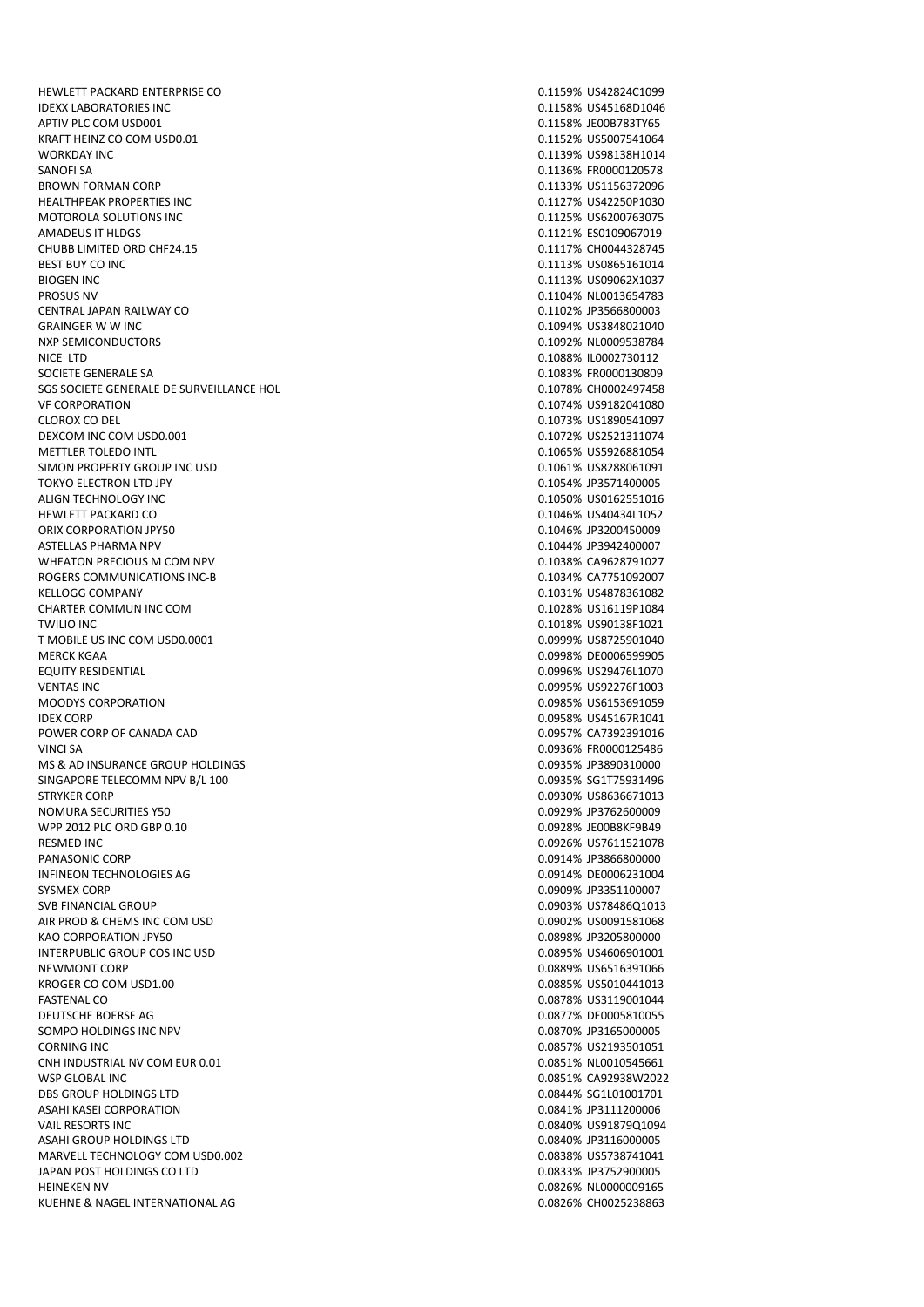ROCHE HOLDING AG 0.0824% CHO012032113 VERTEX PHARMACEUTICALS INC **CONSERVERTIES** ON MARINE 200820% US92532F1003 LEGAL & GENERAL GROUP PLC 0.0820% GB0005603997 COGNIZANT TECH SOLUTIONS A 0.0819% US1924461023 KERING 0.0817% FR0000121485 OLD DOMINION FREIGHT LINE INC **CONTRACT CONTRACT CONTRACT CONTRACT CONTRACT CONTRACT CONTRACT CONTRACT CONTRACT** KBC GROUP NV 0.0807% BE0003565737 MOSAIC CO COM 0.0804% US61945C1036 MCCORMICK AND COMPANY INC **CONTRACT CONSUMING THE CONTRACT OF CONSUMING A** CONSUMING A LOCAL CONSUMING A LOCAL CONSUMING A LOCAL CONSUMING A LOCAL CONSUMING A LOCAL CONSUMING A LOCAL CONSUMING A LOCAL CONSUMING A LOCAL CON CERNER CORP COM USD0.01 0.0804% US1567821046 CONAGRA BRANDS INC 0.0799% US2058871029 LABORATORY CORPORATION OF AMERICA HOLDIN USE AND RESOLUTION ON THE SERVICE OF A SERVICE OF A SERVICE OF A SERV<br>1.0795% US5529531015 MONET ON ALL AND RESOLUTION OF A SERVICE OF A SERVICE OF A SERVICE OF A SERVICE OF A SERV MGM RESORTS INTERNATIONAL INSULET CORP 0.0795% US45784P1012 DAIMLER AG 0.0793% DE0007100000 AIR LIQUIDE 0.0792% FR0000120073 BOC HONG KONG (HOLDINGS) LIMITED **1.000 CONSERVERSION** 0.0789% HK2388011192 SECOM CO LTD 0.0788% JP3421800008 AGNICO EAGLE MINES 0.0787% CA0084741085 WASTE MANAGEMENT INC COM USD0.01 0.0784% US94106L1098 LINCOLN NATL CORPORATION IND USD **CONSUMING THE CORPORATION INDUSTRY** CONSUMING THE CORPORATION IND PRUDENTIAL PLC 0.0779% GB0007099541 FORTUNE BRANDS HOME AND SECURITY 0.0775% US34964C1062 CAPITAL ONE FINANCIAL CORPORATION 0.0775% US14040H1059 STEEL DYNAMICS INC<br>ELOYDS BANKING GROUP PLC NOTES TO A SERIES ON THE SERIES OF THE SERIES ON THE SERIES ON THE SERIES OF THE SERIES LLOYDS BANKING GROUP PLC ESSITY AB SER B NPV 0.0767% SE000992164 SHERWIN WILLIAMS COM USD1 **0.0767% US8243481061** DOCUSIGN INC 0.0764% US2561631068 HORMEL FOODS CORPORATION 0.0761% US4404521001 ANSYS INC 0.0760% US03662Q1058 METRO INC - A 0.0757% CA59162N1096 ORIENTAL LAND CO LTD 0.0755% JP3198900007 ZOOM VIDEO COMMUNICATIONS INC 0.0754% US98980L1017 PENTAIR PLC COM **DELETION PENTAIR PLC COM COMMUNISTIES** ALLEGION PLC **ALLEGION PLO** CF INDUSTRIES HOLDINGS INC 0.0747% US1252691001 ROYAL CARIBBEAN GROUP **1.00008862868** CROUP 1.00008862868 LOBLAW COMPANIES LTD<br>BECTON DICKINSON AND COMPANY COMERCITY CONSUMING THE COMPANY CONSUMING A CONSUMING A COMPANY BECTON DICKINSON AND COMPANY C.H. ROBINSON WORLDWIDE INC **CHANGE INC** 0.0743% US12541W2098 ON SEMICONDUCTOR CORPORATION **CONTACT CONSUMING THE CONTACT CONSUMING THE CONTACT CONSUMING THE CONTACT CONTACT CONTACT CONTACT CONTACT CONTACT CONTACT CONTACT CONTACT CONTACT CONTACT CONTACT CONTACT CONTACT CONTACT CONTAC** AKZO NOBEL NV EUR0.50 0.0742% NL0013267909 TELENOR ASA 0.0738% NO0010063308 ANNALY CAPITAL MANAGEMENT **CAPITAL MANAGEMENT** CONSUMING THE CONSUMING CONSUMING THE CONSUMING CONSUMING THE CONSUMING CONSUMING THE CONSUMING CONSUMING THE CONSUMING CONSUMING THE CONSUMING CONSUMING THE CONSUMING CONSUMI BNP PARIBAS SA 0.0735% FR0000131104 MITSUBISHI UFJ FINANICAL 0.0733% JP3902900004 MONDI PLC 6000B1CRLC47 FORTIVE CORP 0.0729% US34959J1088 HASBRO INC 0.0728% US4180561072 CROWDSTRIKE HOLDINGS INC **CROWDSTRIKE HOLDINGS** INC HOST HOTELS & RESORTS INC<br>EQUITABLE HLDGS IN COM USD0.01 CONTROL CONTROL CONTROL CONTROL CONTROL CONTROL CONTROL CONTROL CONTROL CONTROL<br>D.0713% US29452E1010 EQUITABLE HLDGS IN COM USD0.01 GENERAL MOTORS CO 0.0712% US37045V1008 LUMEN TECHNOLOGIES COM USD1.00 **0.0710% US5502411037** ROBERT HALF INTL INC 0.0709% US7703231032 COPART INC 0.0708% US2172041061 AENA SME S.A. 0.0702% ES0105046009 TRAVELERS COS INC / THE 0.0701% US89417E1091 DEUTSCHE TELEKOM AG DEM 0.0700% DE0005557508 BOSTON PROPERTIES INC 0.0699% US1011211018 INTL PAPER CO COM US\$1 0.0692% US4601461035 QUEST DIAGNOSTICS 0.0688% US74834L1008 TELIA COMPANY AB 0.0686% SE0000667925 CHUGAI PHARMACEUTICAL JPY 0.0683% JP3519400000 EISAI CO LTD JPY 0.0679% JP3160400002 INFORMA PLC 8000BMJ6DW54 BANCO SANTANDER CENTRAL HISP 0.0678% ES0113900J37 ZEBRA TECHNOLOGIES CORP **CONFIDENTIAL CONFIDENTIAL CONFIDENTIAL CONFIDENTIAL CONFIDENTIAL CONFIDENTIAL CONFIDENTI** AON PLC IE COM LISDO 1 CL A 0.0673% IE00BLP1HW54 INTERCONTINENTAL EXCHANGE INC<br>
0.0672% US45866F1049

0.0699% NO0003054108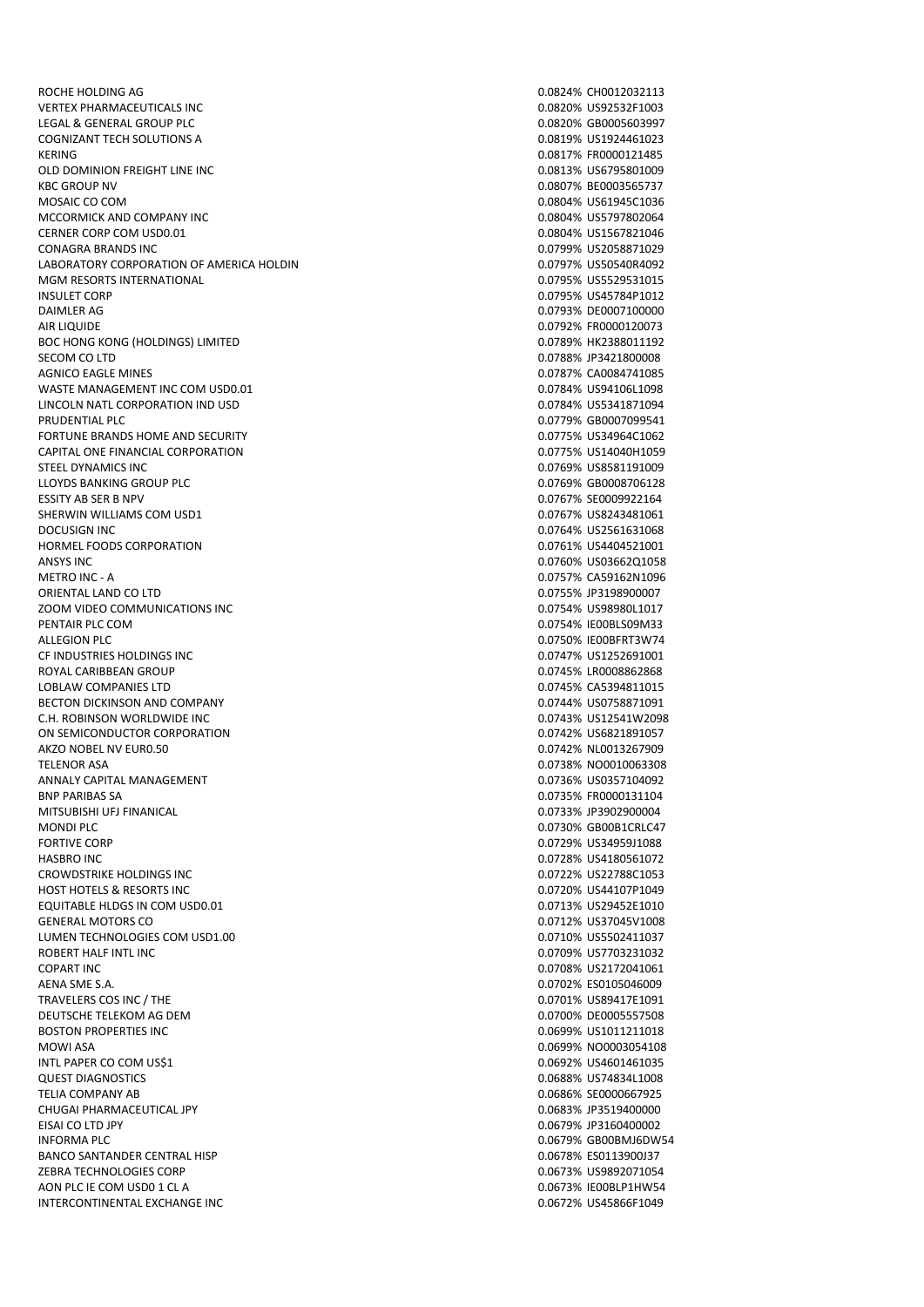WEST JAPAN RAILWAY NPV 8 (2008) 2008 2012 12:30 12:30 12:30 12:30 12:30 12:30 12:30 12:30 12:30 12:30 12:30 12:30 12:30 12:30 12:30 12:30 12:30 12:30 12:30 12:30 12:30 12:30 12:30 12:30 12:30 12:30 12:30 12:30 12:30 12:30 ESSENTIAL UTILS IN COM USD0.50 0.0671% US29670G1022 ING GROEP NV EUR0 0.0670% NL0011821202 REGENERON PHARMACEUTICALS INC **CONSUMING THE CONSUMING THE CONSUMING THE CONSUMING THE CONSUMING THE CONSUMING T** CREDIT SUISSE GROUP CHF3.00 0.0662% CH0012138530 VEOLIA ENVIRONMENT 0.0650% FR0000124141 LKQ CORP COM USD 0.01 0.0644% US5018892084 BOSTON SCIENTIFIC CORP COM USD CARLSBERG AS - B 0.0637% DK0010181759 CHIPOTLE MEXICAN GRILL INC - CLASS A 0.0632% US1696561059 HUBSPOT INC 0.0631% US4435731009 NORSK HYDRO ASA 0.0631% NO0005052605 SHIN-ETSU CHEM CO Y50 0.0628% JP3371200001 ROKU INC 0.0626% US77543R1023 TERNA SPA 0.0625% IT0003242622 ACTIVISION BLIZZARD INC **ACTIVISION BLIZZARD** INC JPY BNP PARIBAS A/C 0.0624% - AEON CO LTD 0.0623% JP3388200002 MUENCHENER RUECKVER RG-REG 0.0622% DE0008430026 EBAY INC 6.0608% US2786421030 SANDVIK AB 0.0607% SE0000667891 ASSICURAZIONI GENERALI SPA 0.0603% IT0000062072 HOYA CORPORATION JPY 0.0602% JP3837800006 AMERIPRISE FINANCIAL INC 0.0600% US03076C1062 PAYCOM SOFTWARE INC WILLIAM MORRISON SUPERMARKETS PLC **CONTACT CONTACT CONTACT A CONTACT CONTACT CONTACT CONTACT CONTACT CONTACT CONTACT CONTACT CONTACT CONTACT CONTACT CONTACT CONTACT CONTACT CONTACT CONTACT CONTACT CONTACT CONTACT CONTACT C** HOLOGIC INC 0.0598% US4364401012 BOUYGUES 0.0594% FR0000120503 PERNOD-RICARD SA 0.0586% FR0000120693 PALANTIR TECHNOLOGIES INC<br>
2.0585% US69608A1088 TELEFONICA DE ESPA SPPT50 CONTROL DE ESPA SPPT50 CONTROL DE ESPA SE ESPAS ES ESPAS ES ESPAS ES ESPAS ESPAS ESP CHUO MITSUI TRUST HOLDINGS INC<br>
CHUO MITSUI TRUST HOLDINGS INC GENERAC HOLDINGS INC 0.0582% US3687361044 UNITED RENTALS INC 0.0578% US9113631090 HEIDELBERGCEMENT AG 0.0578% DE0006047004 FORD MOTOR COMPANY 0.0576% US3453708600 SVENSKA CELLULOSA AB - B SHARES 0.0576% SE0000112724 LYFT INC 0.0575% US55087P1049 UNIBAIL RODAMCO WESTFIELD **1.000 AU 2000 12000 12000 12000 12000 12000 12000 12000 12000 12000 12000 12000 1200** ESSILORLUXOTTICA EUR0.18 0.0570% FR0000121667 COCA-COLA EUROPACIFIC PARTNERS 0.0570% GB00BDCPN049 KONINKLIJKE AHOLD DELHAIZE NV 1999 UNIVERSITET SAMA 1999 UNIVERSITET SAMA 1999 UNIVERSITET SAMA 1999 UNIVERSIT SUMITOMO METAL MINING CO LTD 0.0563% JP3402600005 LAMB WESTON HOLDINGS INC<br>
OLD BESTON HOLDINGS INC<br>
OLD BESTON HOLDINGS INC UNITED UTILITIES GROUP PLC **CONTRACT CONTRACT CONTRACT CONTRACT CONTRACT CONTRACT CONTRACT CONTRACT CONTRACT CONTRACT CONTRACT CONTRACT CONTRACT CONTRACT CONTRACT CONTRACT CONTRACT CONTRACT CONTRACT CONTRACT CONTRACT CONTR** WIX COM LTD 0.0556% IL0011301780 TORAY INDS INC Y50 0.0556% JP3621000003 ASSOCIATED BRITISH FOODS PLC. AND RESOLUTION ON A SECOND BRITISH FOODS PLC. A P MOLLER-MAERSK B 0.0553% DK0010244508 KESKO OYJ-B SHS 0.0553% FI0009000202 NIDEC CORPORATION 0.0552% JP3734800000 MOLSON COORS BEVERAGE CO **0.0552% US60871R2094** BOLIDEN AB NPV 6. 2007 SENSIFIED AS A 2008 SENSIFIED A 2008 SENSIFIED A 2008 SENSIFIED A 2009 SENSIFIED A 2009 PROGRESSIVE CORP 0.0551% US7433151039 NIPPON TEL AND TEL CP NPV **0.0551% IP3735400008** WHITBREAD PLC 8000B1KJJ408 Income Due - JPY 0.0550% - ALGONQUIN POWER AND UTILITIES CORP 0.0547% CA0158571053 ROSS STORES INC. EXECUTIVE IN A SERVER OF STORES INC. THE ROSS STORES INC. THE ROSS STORES INC. VMWARE INC-CLASS A 0.0544% US9285634021 YARA INTERNATIONAL ASA 0.0542% NO0010208051 DOLLAR GENERAL 0.0541% US2566771059 SHIONOGI & CO LTD 0.0539% JP3347200002 LIVE NATION INC 0.0537% US5380341090 RESONA HOLDINGS INC 0.0537% JP3500610005 KLA TENCOR CORPORATION COM LISD 0.01 0.0537% US4824801009 MURATA MANUFACTURING CO JPY50 0.0534% JP3914400001

0.0629% CA12532H1047 0.0582% US5500211090 0.0575% NL0012969182 0.0561% US6907421019 0.0550% SE0000115446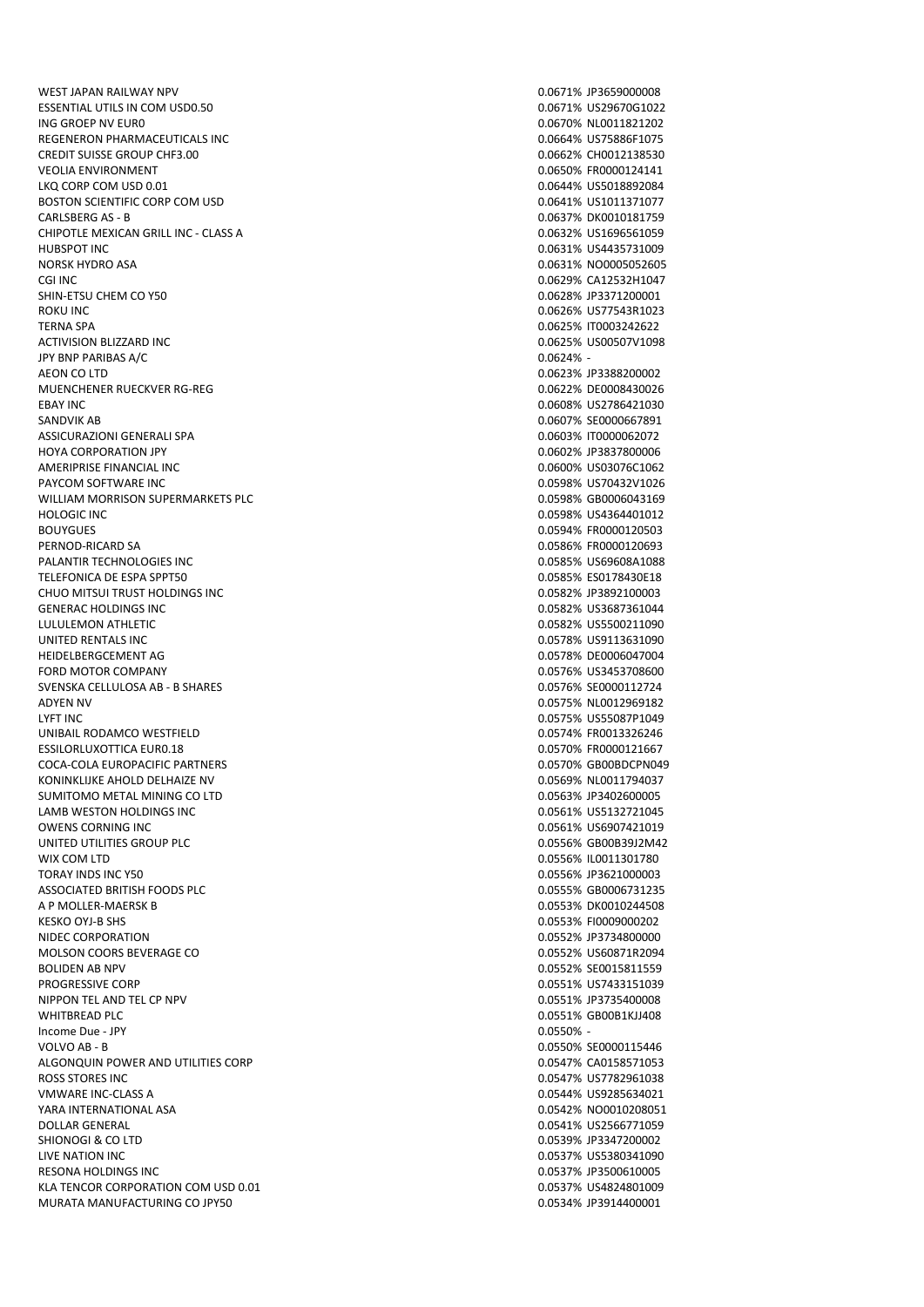KONINKLIJKE DSM NV 0.0533% NL0000009827 SPLUNK INC COM 0.0533% US8486371045 MITSUI FUDOSAN CO Y50 0.0531% JP3893200000 GREAT WEST LIFECO **CALL AND THE CONSUMING THE CONSUMING CONSUMING CONSUMING CONSUMING CONSUMING CONSUMING CONSUMING CONSUMING CONSUMING CONSUMING CONSUMING CONSUMING CONSUMING CONSUMING CONSUMING CONSUMING CONSUMING CONSUM** EIFFAGE INC 0.0529% FR0000130452 NEWELL BRANDS INC 0.0529% US6512291062 FAST RETAILING CO LTD 0.0528% JP3802300008 CAE INC 0.0528% CA1247651088 VIACOM CBS INC 0.0527% US92556H2067 HONDA MOTOR CO LTD 0.0526% JP3854600008 KERRY GROUP PLC-A 0.0525% IE0004906560 TELUS CORPORATION COM NPV 0.0525% CA87971M1032 Z HOLDINGS CORPORATION 0.0523% JP3933800009 HUMANA INC 0.0522% US4448591028 NINTENDO CO LTD JP50 0.0522% JP3756600007 CATALENT INC 0.0521% US1488061029 ASHTEAD GROUP PLC 0.0520% GB0000536739 DSV A/S 0.0518% DK0060079531 A P MOLLER MAERSK AS 0.0514% DK0010244425 GEORGE WESTON LTD GEORGE WESTON LTD AND THE SERIES OF THE SERIES OF THE SERIES OF THE SERIES OF THE SERIES OF THE SERIES OF THE SERIES OF THE SERIES OF THE SERIES OF THE SERIES OF THE SERIES OF THE SERIES OF THE SERIES OF WESTROCK CO COM USD 0.01 0.0513% US96145D1054 MTR CORP 0.0509% HK0066009694 GBP BNP PARIBAS A/C  $0.0508\%$  -UMICORE NPV 0.0507% BE0974320526 TYSON FOODS INC CLASS A 0.0506% US9024941034 KYOCERA CORP JPY50 0.0504% JP3249600002 TWITTER INC 0.0503% US90184L1026 WESTERN UNION CO **0.0499% US9598021098** GLOBAL PAYMENTS INC 0.0499% US37940X1028 ROCKWELL AUTOMATION INC<br>
ROCKWELL AUTOMATION INC ALLY FINANCIAL INC 0.0495% US02005N1000 KUBOTA CORPORATION 0.0494% JP3266400005 NOKIA OYJ 0.0491% FI0009000681 BT GROUP PLC **DEVELOP IN THE SET OF A SET OF A SET OF A SET OF A SET OF A SET OF A SET OF A SET OF A SET OF A SET OF A SET OF A SET OF A SET OF A SET OF A SET OF A SET OF A SET OF A SET OF A SET OF A SET OF A SET OF A SET** HYDRO ONE LTD **CONTROL** CONTROL CONTROL CONTROL CONTROL CONTROL CONTROL CONTROL CONTROL CONTROL CONTROL CONTROL CONTROL CONTROL CONTROL CONTROL CONTROL CONTROL CONTROL CONTROL CONTROL CONTROL CONTROL CONTROL CONTROL CONTRO PALO ALTO NETWORKS INC **PALO ALTO NETWORKS INC 1.0485% US6974351057** MARRIOTT INTL INCUSD<br>SUMITOMO MITSUI FINANCIAL GROUP CONTROL ON THE SUMITOMO MITSUI FINANCIAL GROUP SUMITOMO MITSUI FINANCIAL GROUP SMITHS GROUP PLC **CONTROLLER SECURE 2.00481% GB00B1WY2338** TELADOC HEALTH INC 0.0479% US87918A1051 COMPAGNIE DE SAINT-GOBAIN 0.0478% FR0000125007 DENTSPLY SIRONA INC 0.0477% US24906P1093 SYNOPSYS INC 0.0475% US8716071076 SIKA AG CHF0.01 **0.0470% CHO418792922** JFE HOLDINGS INC<br>10VIA HOLDINGS INC TOKYU CORP NPV 0.0466% JP3574200006 TELE2 AB 0.0465% SE0005190238 BARCLAYS PLC 0.0462% GB0031348658 SWISS LIFE HOLDING AG **3.2 AU 2010 12:3 AU 2010 12:3 AU 2010** 12:4 AU 2010 12:4 AU 2010 12:4 AU 2010 12:4 AU 20<br>0.0458% FRO000052292 **HERMES INTERNATIONAL** INVESCO LIMITED 0.0454% BMG491BT1088 GILDAN ACTIVEWEAR INC **CONTRACTION CONTRACT OF CONTRACT OF CONTRACT OF CONTRACT OF CONTRACT OF CONTRACT OF CONTRACT OF CONTRACT OF CONTRACT OF CONTRACT OF CONTRACT OF CONTRACT OF CONTRACT OF CONTRACT OF CONTRACT OF CONTRAC** ANTOFAGASTA PLC 6.0453% GB0000456144 OREILLY AUTO NEW COM 0.0453% US67103H1077 HANKYU HANSHIN HOLDINGS NPV 0.0452% JP3774200004 CARREFOUR SA 0.0452% FR0000120172 TELEPERFORMANCE 0.0450% FR0000051807 CITIZENS FINANCIAL GROUP INC<br>
ERICSSON LM - B SHS<br>
D.0447% SE0000108656 O DETAINCE THE CONTRACT OF THE CONTRACT OF THE CONTRACT OF THE CONTRACT OF THE CONTRACT OF THE CONTRACT OF THE CONTRACT OF THE CONTRACT OF THE CONTRACT OF THE CONTRACT OF THE CONTRACT OF THE CONTRACT OF THE CONTRACT OF THE WEST FRASER TIMBER CO **0.0445% CA9528451052** DELL TECHNOLOGIES INC 0.0443% US24703L2025 FANUC CORP 0.0443% JP3802400006 THOMSON REUTERS CP COM NPV **COMPUTERS** CP COM NPV **COMPUTERS** CP COMPUTERS **CP COMPUTERS** CP COMPUTERS **CP COMPUTERS** CP COMPUTERS **CP COMPUTERS** CP COMPUTERS **CP COMPUTERS** CP COMPUTERS CP COMPUTERS CP COMPUTERS CP COMPUT CADENCE DESIGN SYSTEMS INC COM STK USD0. 0.0440% US1273871087 AMC ENTERTAINMENT HOLDINGS INC BURBERRY GROUP PLC **CONTROLLER IN THE CONTROL OF A SET OF A SET OF A SET OF A SET OF A SET OF A SET OF A SET OF A SET OF A SET OF A SET OF A SET OF A SET OF A SET OF A SET OF A SET OF A SET OF A SET OF A SET OF A SET OF A** NORTHLAND POWER INC<br>EDP RENOVAVEIS SAND CONTROL EDP RENOVAVEIS SAND CONTROL EDP RENOVAVEIS SAND CONTROL EDP RENOVAVEIS SAND CONTRO

0.0524% GB00B1FH8J72 0.0487% US74460D1090 0.0467% US46266C1053 0.0447% SE0000108656 0.0437% ES0127797019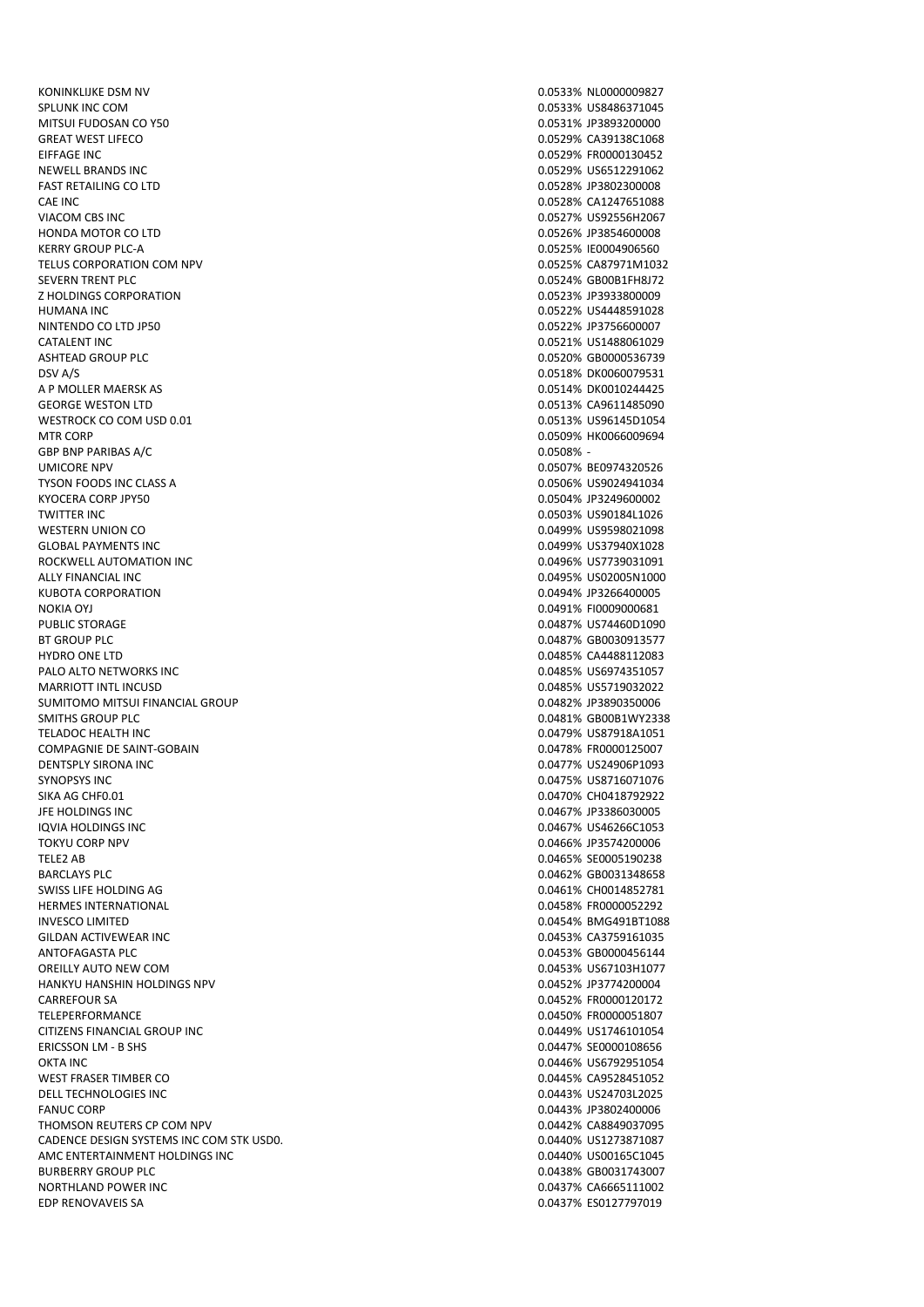NORDEA BANK ABP 0.0436% FI4000297767 ADECCO GROUP AG 0.0435% CH0012138605 VOLKSWAGEN NVP DEM50 0.0434% DE0007664039 WESTERN DIGITAL CORP **0.0434% US9581021055** VERBUND AG 0.0433% AT0000746409 SUEZ 0.0432% FR0010613471 ORKLA ASA<br>MICROCHIP TECHNOLOGY INCORPORATED COM US CONTROLLED AND RESIDENCE ON A COMBATION ON A CONSIDERATION OF MALE ON<br>COMBATION ON A CONTROLLED AND RESIDENCE ON A CONTROLLED AND RESIDENCE ON A COMBATION OF MALE OF MALE MICROCHIP TECHNOLOGY INCORPORATED COM US TOROMONT INDUSTRIES LTD 0.0430% CA8911021050 MAGNA INTERNATIONAL INC 0.0430% CA5592224011 CAMPBELL SOUP CO USD CONSULTED A SERVE AND THE SOLUTION OF THE SOLUTION OF THE SOLUTION OF THE SOLUTION OF THE SOLUTION OF THE SOLUTION OF THE SOLUTION OF THE SOLUTION OF THE SOLUTION OF THE SOLUTION OF THE SOLUTION OF THE ELECTRONIC ARTS INC<br>ATLAS COPCO AB ATLAS COPCO AB AVIVA PLC 800002162385 LIGHTSPEED COMMERCE INC 0.0425% CA53229C1077 INTERCONTINENTAL HOTELS GROUP PLC **CONTING A CONTROL CONTINUES AND A CONTROL CONTINUES ON A CONTROL** ALCON AG 0.0424% CH0432492467 RITCHIE BROS AUCTIONEERS 0.0424% CA7677441056 PLUG POWER INC **DEVELOPS AND A SET OF A SET OF A SET OF A SET OF A SET OF A SET OF A SET OF A SET OF A SET OF A SET OF A SET OF A SET OF A SET OF A SET OF A SET OF A SET OF A SET OF A SET OF A SET OF A SET OF A SET OF A SE** YAMAHA MOTOR CO 0.0423% JP3942800008 BAXTER INTL INC COM US\$1 0.0423% US0718131099 FORTINET INC 0.0422% US34959E1091 KONINKLIJKE PHILIPS NV SANDO SOLOJE S SANDO SOLOJE S SANDO SOLOJE S SANDO SOLOJE S SANDO SOLOJE S SANDO SOLOJE KINROSS GOLD CORP 0.0422% CA4969024047 MATCH GRP INC NEW COM USD0.001 0.0418% US57667L1070 ODAKYU ELECTRIC RAILWAY CO ACS ACTIVIDADES CONS Y SERV **CONSTANT OF ACTIVIDADES CONSTANT OF ACTIVIDADES CONSTANT OF ACTIVIDADES CONSTANT OF ACTIVIDADES CONSTANT OF ACTIVIDADES CONSTANT OF ACTIVIDADES CONSTANT OF ACTIVIDADES CONSTANT OF ACTIVIDADES C** VIATRIS INC 0.0413% US92556V1061 CAPITALAND INVE NPV 0.0413% SGXE62145532 DIGITAL REALTY TRUST INC 0.0411% US2538681030 INVESTOR AB SER B NPV 6 (1999) 2004 10:30 10:30 10:30 10:30 10:30 10:30 10:30 10:30 10:30 10:30 10:30 10:30 10 KONINKLIJKE KPN NV 0.0410% NL0000009082 VEEVA SYSTEMS INC 0.0409% US9224751084 CARNIVAL CORP USD 0.0408% PA1436583006 DAI ICHI LIFE HOLD NPV COCA COLA HBC AG ORD 0.0405% CH0198251305 AUTOZONE INC 0.0403% US0533321024 SAINSBURY (J) PLC 6.0401% GB00B019KW72 EXPERIAN GROUP LTD **EXPERIAN GROUP LTD 1.0401% GB00B19NLV48** VIFOR PHARMA AG 0.0397% CH0364749348 AMERCO INC 200235861004 2012 2023 20235861004 CAESARS ENT INC COM LISDO.00001 0.0395% US12769G1004 GARTNER INC CL-A 0.0394% US3666511072 ELANCO ANIMAL HEALTH INC 0.0393% US28414H1032 DISCOVER FINANCIAL SERVICES 0.0392% US2547091080 HARTFORD FINANCIAL SERVICES GROUP INC **CONTRACT CONTRACT CONTRACT CONTRACT CONTRACT CONTRACT CONTRACT CONTRACT CONTRACT CONTRACT ON A CONTRACT CONTRACT CONTRACT ON A CONTRACT CONTRACT ON A CONTRACT CONTRACT ON A CONTRACT C** ENPHASE ENERGY INC 0.0388% US29355A1079 SBA COMMUNICATIONS COM GECINA 0.0388% FR0010040865 ALLSTATE CORP 0.0387% US0200021014 IRON MTN INC NEW COM NPV 0.0387% US46284V1017 Income Due - USD 0.0386% - PTC INC 0.0384% US69370C1009 YUM! BRANDS INC 0.0382% US9884981013 CYBERARK SOFTWARE LTD 0.0382% IL0011334468 TMX GROUP LTD COM NPV 0.0380% CA87262K1057 ALBERMARLE CORP 0.0379% US0126531013 CLOUDFLARE INC 0.0379% US18915M1071 CARDINAL HEALTH INC 0.0377% US14149Y1082 3I GROUP PLC 0.0375% GB00B1YW4409 STELLANTIS N V EUR0.01 0.0371% NL00150001Q9 DARDEN RESTAURANTS INC 0.0370% US2371941053 BRITISH LAND CO GBP 0.0367% GB0001367019 IBIDEN CO LTD 0.0367% JP3148800000 MONSTER BEV CORP COM **0.0366%** US61174X1090 CINTAS CORP 0.0366% US1729081059 SMC CORP JPY50 0.0365% JP3162600005 CRODA INTL ORD GBP0.10609756 0.0363% GB00BJFFLV09 NIBE INDUSTRIER AB SER B NPV 0.0363% SE0015988019

0.0425% SE0011166610 0.0386% US9839191015 0.0371% US7043261079 0.0363% KYG7800X1079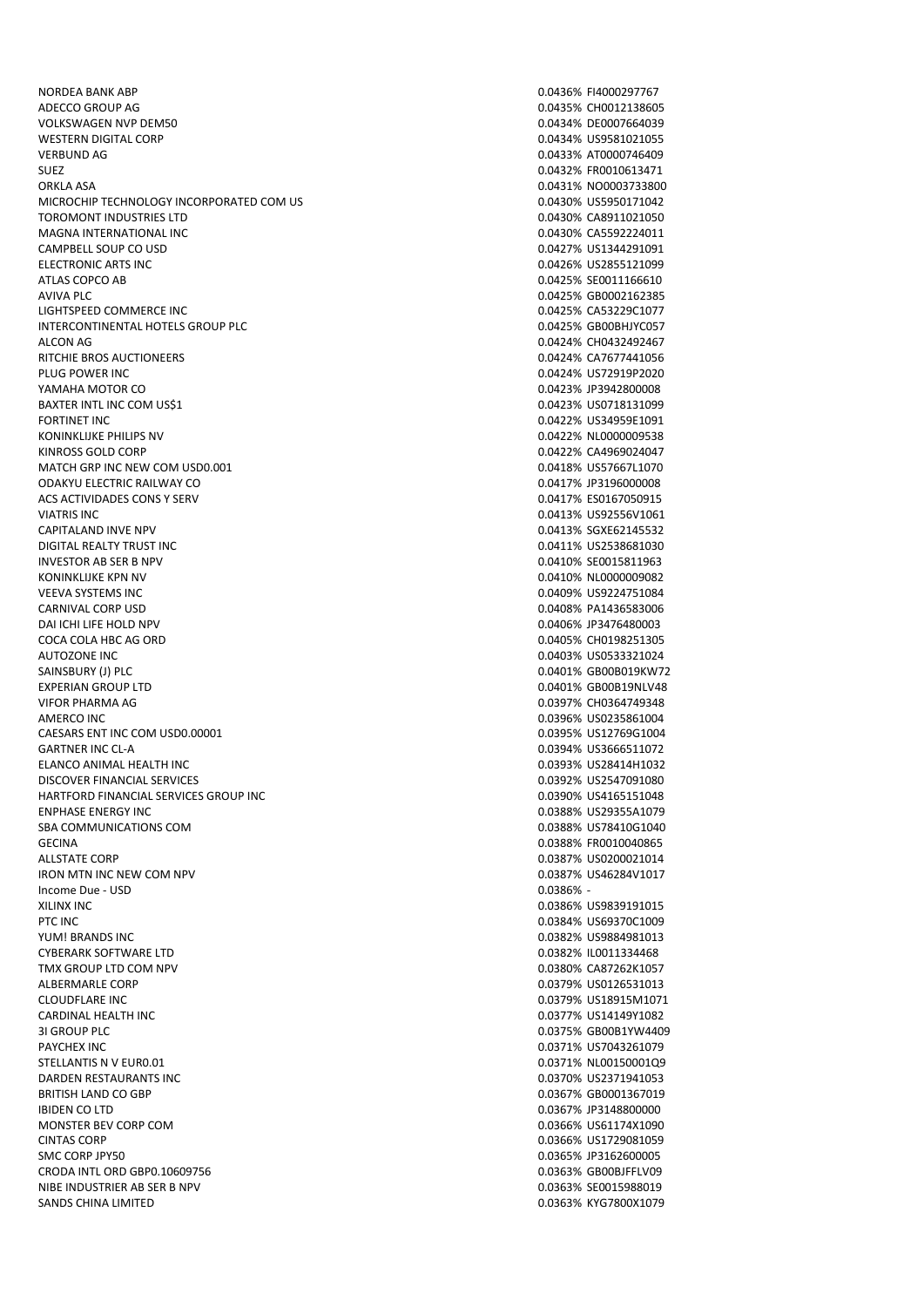DRAFTKINGS INC 0.0362% US26142R1041 DASSAULT SYSTEMES EUR0.10 POST SUBDIVISION 0.0362% FR0014003TT8 REGENCY CENTERS CORPORATION **CONTRACTION** 0.0361% US7588491032 EXACT SCIENCES CORP 0.0356% US30063P1057 WARTSILA OYJ 0.0355% FI0009003727 NOVAVAX INC 0.0353% US6700024010 COSTAR GROUP INC COM USD0.01 **0.0353% US22160N1090** NOVOCURE LTD 0.0352% JE00BYSS4X48 CENTENE CORPORATION 0.0350% US15135B1017 AIRBNB INC 0.0350% US0090661010 FIRST REPUBLIC BANK NEWSPAPE TO A SERIES AND REPUBLIC BANK ON A SAME OF A SAMPLE OF A SAMPLE OF A SAMPLE OF A SAMPLE OF A SAMPLE OF A SAMPLE OF A SAMPLE OF A SAMPLE OF A SAMPLE OF A SAMPLE OF A SAMPLE OF A SAMPLE OF A SAMP MIZUHO FINANCIAL GROUP INC JP MORGAN COLAT 0.0348% - SG HOLDINGS CO LTD 0.0348% JP3162770006 STERIS PLC 6.0346% IE00BFY8C754 COMPASS GROUP ORD GBP0 1105 COMPASS GROUP ORD GBP0 1105 JOHNSON MATTHEY PLC 0.0346% GB00BZ4BQC70 DAI NIPPON PRINTING CO LTD 8000001 WASTE CONNECTIONS COM NPV 0.0344% CA94106B1013 FLUTTER ENTERTAINM ORD EURO0.09 0.0344% IE00BWT6H894 NATWEST GROUP PLC 0.0343% GB00B7T77214 CONSTELLATION SOFTWARE COM **0.0343% CA21037X1006** CABLE ONE INC COM USD1 0.0343% US12685J1051 AFLAC INC 0.0342% US0010551028 OTIS WORLDWIDE COR COM 0.0341% US68902V1070 LONDON STOCK EXCHANG 0.0339% GB00B0SWJX34 OBAYASHI CORPORATION 0.0338% JP3190000004 THE IM SMUCKER COMPANY **COMPANY COMPANY COMPANY COMPANY COMPANY COMPANY COMPANY COMPANY COMPANY COMPANY COMPANY COMPANY COMPANY COMPANY COMPANY COMPANY COMPANY COMPANY COMPANY COMPANY** FMC CORP 0.0338% US3024913036 CAD BNP PARIBAS A/C 0.0337% -VONOVIA SE NPV 0.0337% DE000A1ML7J1 TERUMO CORP 0.0336% JP3546800008 KEIO CORP 0.0336% JP3277800003 SONOVA HOLDING AG - REG 0.0336% CH0012549785 EPAM SYSTEMS INC 0.0333% US29414B1044 BAYERISCHE MOTOREN WERKE AG 0.0331% DE0005190003 NIPPON EXPRESS CO LTD JPY 0.0331% JP3729400006 NOMURA RESEARCH INSTITUTE LTD 0.0330% JP3762800005 M3 INC NPV 0.0330% JP3435750009 CELLNEX TELECOM SA 0.0328% ES0105066007 AMERISOURCEBERGEN CORP 0.0327% US03073E1055 BLACKBERRY LTD NPV 0.0325% CA09228F1036 DCC PLC 0.0324% IE0002424939 FUJI FILM HOLDINGS CORP 0.0324% JP3814000000 KIKKOMAN CORPORATION JPY 0.0324% JP3240400006 HENKEL AG & CO KGAA 0.0324% DE0006048408 ICL GROUP LTD 0.0323% IL0002810146 VERISK ANALYTICS I COM USD0.001 CLASS A 0.0323% US92345Y1064 AVALONBAY COMMUNITIES INC 0.0322% US0534841012 **TOKIO MARINE HOLDINGS** HEXAGON AB 0.0319% SE0015961909 PINTEREST INC 0.0318% US72352L1061 KEYSIGHT TECHNOLOGCOM USD **1.000 USD 1.0000 US49338L1035** US49338L1035 EVOLUTION AB 0.0318% SE0012673267 TOTO LTD JPY50 0.0318% JP3596200000 DEUTSCHE BANK AG (REG) 0.0317% DE0005140008 POSTS ITALIANE SPA 0.0317% IT0003796171 ZIMMER BIOMET HOLDINGS INC 0.0317% US98956P1021 HKT TRUST AND HKT SHARE STAPLED UNIT LIXIL CORPORATION 0.0315% JP3626800001 FIFTH THIRD BANCORP 0.0315% US3167731005 JERONIMO MARTINS SGPS SA 0.0314% PTJMT0AE0001 BROOKFIELD RENEWA.CLASS A SUB VOTING SHARES 6 0.0313% CA11284V1058 EQUIFAX INC 0.0313% US2944291051 SUNRUN INC 0.0313% US86771W1053 WILLIS TOWERS WATS COM USD0.000304635 0.0312% IE00BDB6Q211 TRADE DESK INC 0.0312% US88339J1051 STMICROELECTRONICS NV 0.0311% NL0000226223 BARRATT DEVELOPMENTS PLC 600000811801

0.0349% FR0000125338<br>0.0348% JP3885780001 0.0336% AT0000652011 0.0330% US58155Q1031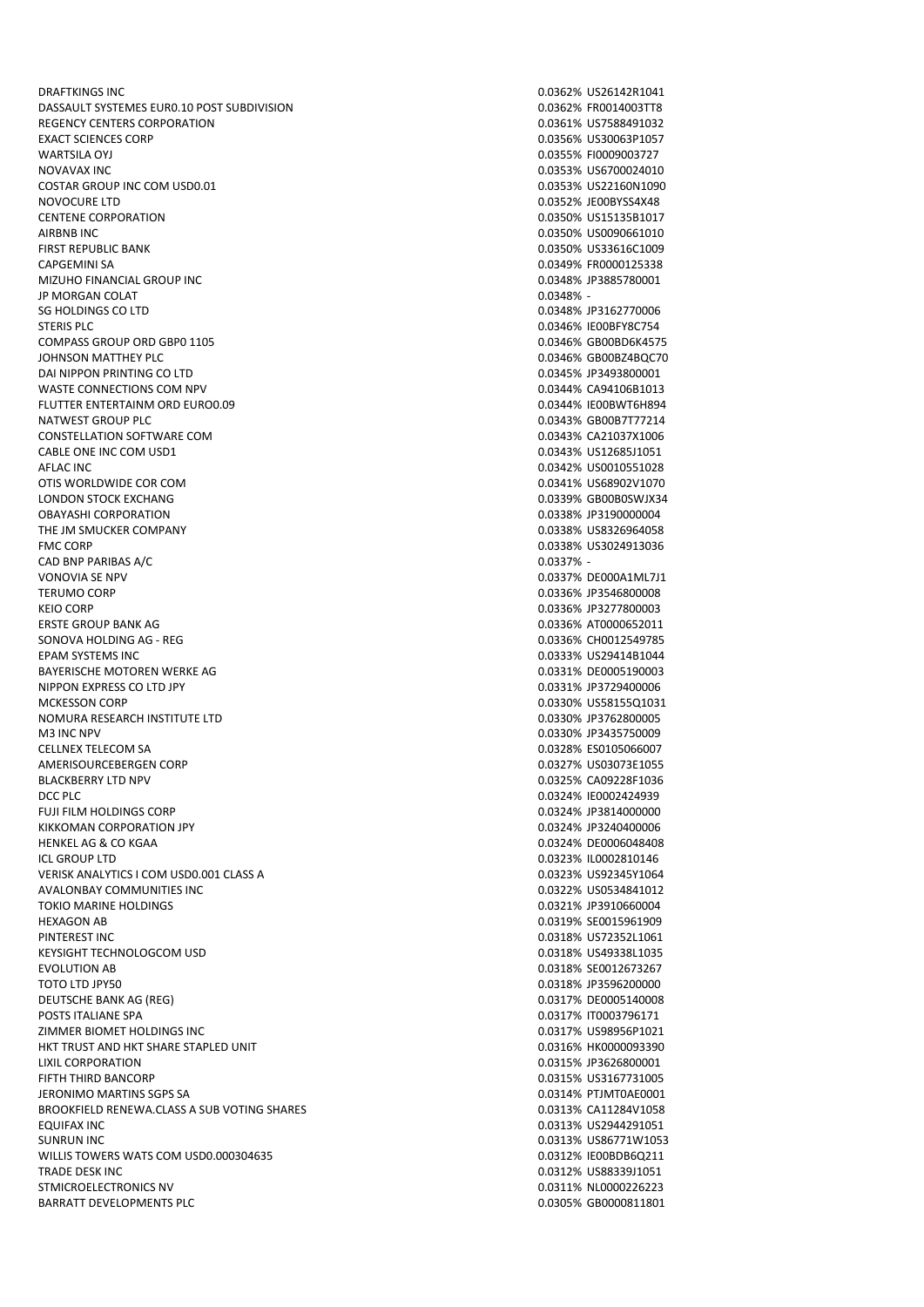AVANTOR INC 0.0302% US05352A1007 ARTHUR J GALLAGHER CO **2.0300 CONTROLLAGHER CO** 0.0300% US3635761097 LEGRAND SA 0.0299% FR0010307819 GENMAB AS 0.0299% DK0010272202 LUNDIN MINING CORP 0.0298% CA5503721063 SYNCHRONY FINANCIAL 0.0297% US87165B1035 DENSO CO 0.0297% JP3551500006 UNICREDIT SPA 0.0295% IT0005239360 ADEVINTA ASA NOKO 2 0.0294% NORO 2002/02/2003 20.0294% NO 2002/2003 20.0294% NORO 2002/2003 BAUSCH HEALTH COMPCOM NPV **EXECUTE 2008** 20094% CA0717341071 ASSA ABLOY AB 0.0292% SE0007100581 STANLEY BLACK & DECKER INC ALSTOM SA 0.0291% FR0010220475 KLEPIERRE- EUR4 0.0291% FR0000121964 ICA GRUPPEN AB 0.0289% SE0000652216 SOLVAY SA BELGIAN BEF **1.0286% BEOGOS470755** GEBERIT AG-REG 0.0285% CH0030170408 BRIDGESTONE CORP JPY50 0.0285% JP3830800003 VOLVO AB 0.0284% SE0000115420 LIBERTY BROADBAND COM USD0.01 CL C 0.0284% US5303073051 MARTIN MARIETTA MATERIALS 0.0283% US5732841060 SKYWORKS SOLUTIONS INC 0.0283% US83088M1027 SOLAREDGE TECHNOLOGIES INC **CONSUMING THE CONSUMING THE CONSUMING TECHNOLOGIES** INC TECHTRONIC INDUSTRIES CO **0.0280% HK0669013440** TRANSUNION 0.0280% US89400J1079 REPUBLIC SERVICES INC **AND REPUBLIC SERVICES INC CONSUMING THE CONSUMING SERVICES** INC Suspense Account GJENSIDIGE FORSIKR NOK 1999 NOTE STATES AND THE SERVICE OF STATES AND THE SERVICE OF STATES AND THE SERVICE OF STATES AND THE SERVICE OF STATES AND THE SERVICE OF STATES AND THE SERVICE OF STATES AND THE SERVICE OF STATES THE LINK REAL ESTATE INVESTMENT TRUST 0.0276% HK0823032773 FERRARI NV COM EUR 0.01 0.0275% NL0011585146 SHISEIDO COMPANY LIMITED JPY50 0.0275% JP3351600006 ETSY INC 0.0273% US29786A1060 MICHELIN B (CGDE)-B 0.0272% FR0000121261 CDW CORP 0.0271% US12514G1085 SWIRE PROPERTIES L HKD1 0.0271% HK0000063609 VOESTALPINE AG 0.0269% AT0000937503 KEISEI ELECTRIC RAILWAY CO 0.0269% JP3278600006 LENNAR CORPORATION CLASS A 0.0268% US5260571048 MONGODB INC 0.0266% US60937P1066 MITSUBISHI ELECTRIC 0.0266% JP3902400005 OPEN TEXT CORP 8 0.0264% CA6837151068 LAFARGEHOLCIM LTD 0.0264% CH0012214059 JULIUS BAER GROUP LTD 0.0260% CH0102484968 COUPA SOFTWARE INC 0.0259% US22266L1061 SCHIBSTED ASA 0.0259% NO0010736879 ALEXANDRIA REAL ESTATE EQUITIES **ALEXANDRIA REAL ESTATE EQUITIES 1.00258% US0152711091** SAMPO OYJ 0.0258% FI0009003305 THE HERSHEY COMPANY **COMPANY COMPANY COMPANY COMPANY COMPANY COMPANY COMPANY COMPANY COMPANY COMPANY COMPANY COMPANY COMPANY COMPANY COMPANY COMPANY COMPANY COMPANY COMPANY COMPANY C** RINGCENTRAL INC 0.0258% US76680R2067 DATADOG INC 0.0257% US23804L1035 SUN HUNG KAI PROPERTY HKD CANON INC 0.0257% JP3242800005 HENNES & MAURITZ 0.0254% SE0000106270 REALTY INCOME CORPORATION **CONSUMING THE CONSUMING CORPORATION CONSUMING THE CONSUMING CORPORATION** YOKOGAWA ELECTRIC JPY 0.0250% JP3955000009 KONE CORPORATION NEW **120000012403** 6.0249% FI0009013403 GARMIN ORD **0.0248% CH0114405324** TRACTOR SUPPLY COMPANY 0.0245% US8923561067 CLARIVATE PLC 6.0244% JEOOBJJN4441 CHF BNP PARIBAS A/C ZALANDO SE NPV 0.0243% DE000ZAL1111 HORIZON THERAPEUTI COM USD 0.0001 0.0243% IE00BQPVQZ61 COVIVIO 0.0242% FR0000064578 IVANHOE MINES LTD COM NPV CL A 0.0241% CA46579R1047 SEAGEN INC COM USD0.001 0.0240% US81181C1045 SKANDINAVISKA ENSKIL SEK 0.0240% SE0000148884 AZRIELI GROUP 0.0240% IL0011194789 DAIWA SECURITIES GROUP INC. 0.0239% JP3502200003 YAMAHA GOLD INC 0.0238% CA98462Y1007 AEROPORTS DE PARIS (ADP) 0.0238% FR0010340141

0.0296% NL0000395903  $0.0278%$  -0.0268% JP3201200007  $0.0243%$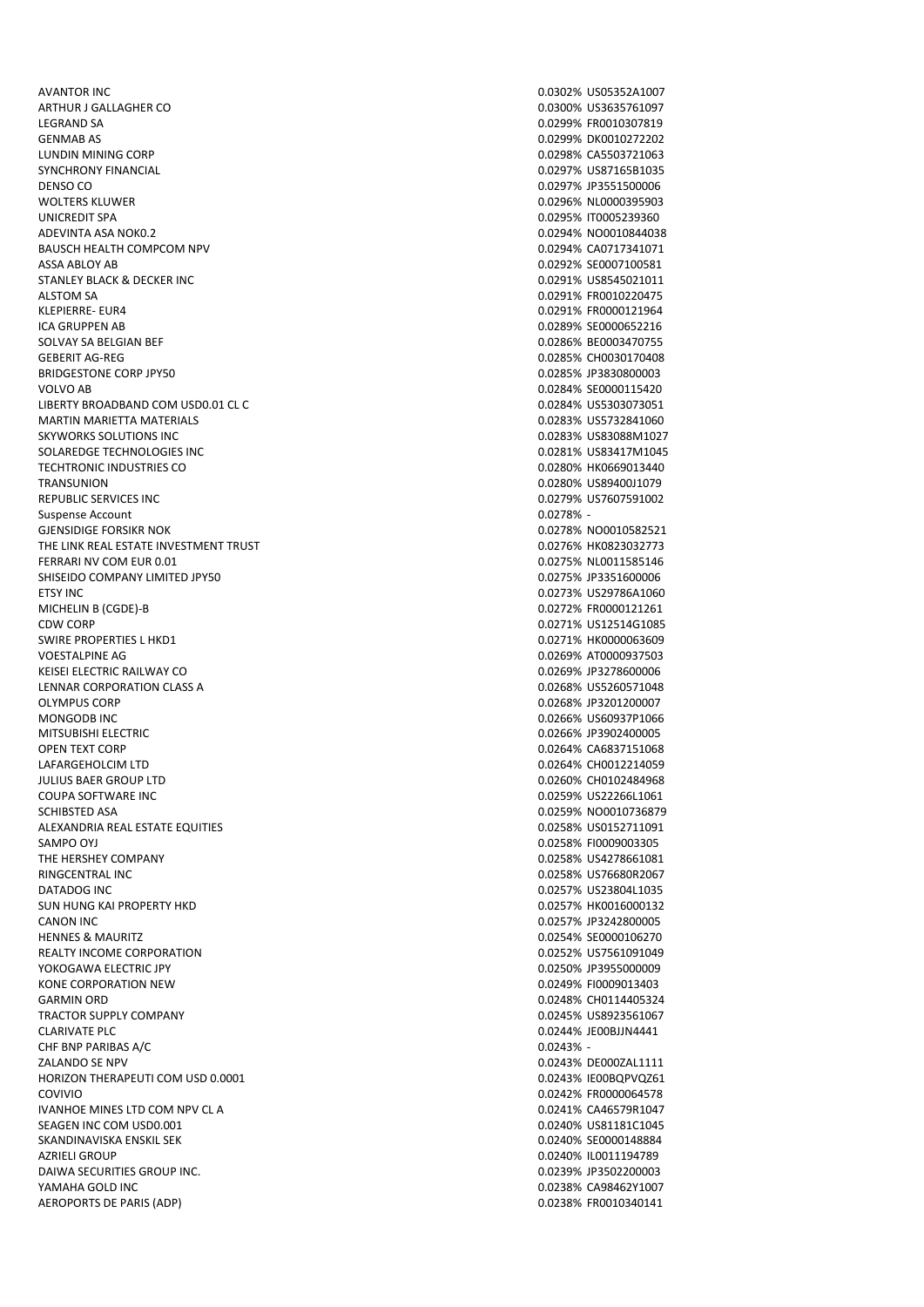KIRKLAND LAKE GOLD LTD 0.0237% CA49741E1007 VALEO SA 0.0237% FR0013176526 DELIVERY HERO SE 0.0236% DE000A2E4K43 EXPEDIA GROUP INC 0.0236% US30212P3038 UNITED OVERSEAS BANK 0.0235% SG1M31001969 LAS VEGAS SANDS CORP 0.0235% US5178341070 DOLLAR TREE INC 0.0235% US2567461080 PELOTON INTERACTIVE INC. ENTAIN PLC 8 0.0234% IM00B5VQMV65 VULCAN MATERIALS CO **234% US9291601097** SCHRODERS PLC 0.0233% GB0002405495 WENDEL INVESTISSEMENT 0.0233% FR0000121204 DOVER CORPORATION COM USD1.00 NASDAQ INC 0.0232% US6311031081 ELIA GROUP SA/NV 0.0231% BE0003822393 ALNYLAM PHARMACEUTICALS INC **ALL ACCOMPT OF A CONSUMING A CONSUMING A CONSUMING A CONSUMING A CONSUMING A CONSUMI** EXTRA SPACE STORAGE INC 0.0230% US30225T1025 PACCAR INC 0.0228% US6937181088 KYOWA KIRIN CO LTD 8000005 CONTROL CONTROL CONTROL CONTROL CONTROL CONTROL CONTROL CONTROL CONTROL CONTROL CONTROL CONTROL CONTROL CONTROL CONTROL CONTROL CONTROL CONTROL CONTROL CONTROL CONTROL CONTROL CONTROL CONTROL CON PRINCIPAL FINANCIAL GROUP 0.0227% US74251V1026 BCE INC 6.0226% CA05534B7604 INVITATION HOMES INC 0.0226% US46187W1071 ORANGE SA 0.0225% FR0000133308 B2GOLD CORP 0.0225% CA11777Q2099 HANG SENG BANK HKD5 0.0225% HK0011000095 CARVANA CO 0.0225% US1468691027 SHIMANO INC **1.0224 SHIMANO INC** 2.0224 SHIMANO INC Outstanding Settlement Receipts - GBP 0.0224% - SEA LTD 0.0223% US81141R1005 MID-AMERICA APARTMENT COMMUNITIES **1.0223** 1.0223% US59522J1034 NORTONLIFELOCK INCCOM USD0.01 **0.0222% US6687711084** ZSCALER INC 0.0220% US98980G1022 SNAP ON INC 6.0218% US8330341012 DEUTSCHE WOHNEN SE NPV BR<br>
DEUTSCHE WOHNEN SE NPV BR VERISIGN INC 0.0217% US92343E1029 MONOLITHIC POWER SYSTEMS INC **CONSESSED ASSESS** TO A REPORT OF A RESERVE THE RESERVE ON A RESERVE ON A REPORT OF A RESERVE ON A REPORT OF A RESERVE ON A REPORT OF A REPORT OF A REPORT OF A REPORT OF A REPORT OF A REPORT OF CARMAX INC 0.0217% US1431301027 ESSEX PROPERTY TRUST INC **EXECUTE IN EXAMPLE 2008** US2971781057 FLEETCOR TECHNOLOGIES INC 0.0216% US3390411052 CHARLES RIVER LABORATORIES INTERNATIONAL INC SINCH AB NPV 0.0215% SE0016101844 Outstanding Settlement Receipts - USD 0.0213% - 0.0213% -COOPER COS INC 0.0212% US2166484020 SCHIBSTED ASA SER A 0.0211% NO0003028904 CHURCH & DWIGHT CO **0.0211% US1713401024** FRESENIUS SE CO KGAA 0.0210% DE0005785604 NETAPP INC 0.0209% US64110D1046 BALLARD POWER SYSTEMS INC AEGON NV 0.0208% NL0000303709 DISCOVERY INC COM USD 0.01 SER C 0.0208% US25470F3029 INGERSOLL RAND INC 0.0208% US45687V1061 SUN COMMUNITIES INC<br>SEKISUI CHEMICAL CO Y50 SECONDO DE SUNTE EN ENGLISHED O DE SUNTE DE SUNTE DE SUNTE DE SUNTE DE SUNTE DE SUNTE<br>DO 20208 SE JP 3419400001 SEKISUI CHEMICAL CO Y50 ATLAS COPCO AB SER B NPV POST SPLIT AND CONTROLLED ATLAS COPCO AB SERVITAGE 28 ARISTA NETWORKS INC **ARISTA NETWORKS INC. ARISTA NETWORKS INC. CONSUMING A RISTA OF A RISTA OF A RISTA OF A RISTA OF A RISTA OF A RISTA OF A RISTA OF A RISTA OF A RISTA OF A RISTA OF A RISTA OF A RISTA OF A RISTA OF A** KINTETSU GROUP HOLDINGS CO LTD 0.0203% JP3260800002 PERKINELMER INC 0.0202% US7140461093 ULTA BEAUTY INC COM **0.0201% US90384S3031** MELCO RESORTS AND ENTERTAINME ADR 0.0201% US5854641009 BROADRIDGE FINANCIAL SOLUTIONS LLC **CONTRACTES AND RESIDENT CONTRACT ON A SECOLUTIONS** US11133T1034 M & T BANK CORPORATION **0.0200%** US55261F1049 SEGRO PLC 0.0200% GB00B5ZN1N88 MASCO CORP USD 0.0199% US5745991068 ATOS SE 0.0198% FR0000051732 QORVO INC 0.0197% US74736K1016 10X GENOMICS INC 0.0197% US88025U1097 MITSUBISHI ESTATE JPY50 0.0197% JP3899600005 SIEMENS GAMESA REN EUR0.17 0.0196% ES0143416115 BURLINGTON STORES INC **CONTRACT CONTRACT CONTRACT CONTRACT CONTRACT CONTRACT CONTRACT CONTRACT CONTRACT CONTRACT CONTRACT CONTRACT CONTRACT CONTRACT CONTRACT CONTRACT CONTRACT CONTRACT CONTRACT CONTRACT CONTRACT CONTRACT C** BIO TECHNE CORP COM USD0.01 **DECEMINE CORP COM USD0.01** 0.0196% US09073M1045 STRAUMANN HOLDING LTD 6.0194% CH0012280076 COLOPLAST DKK 1 B 0.0194% DK0060448595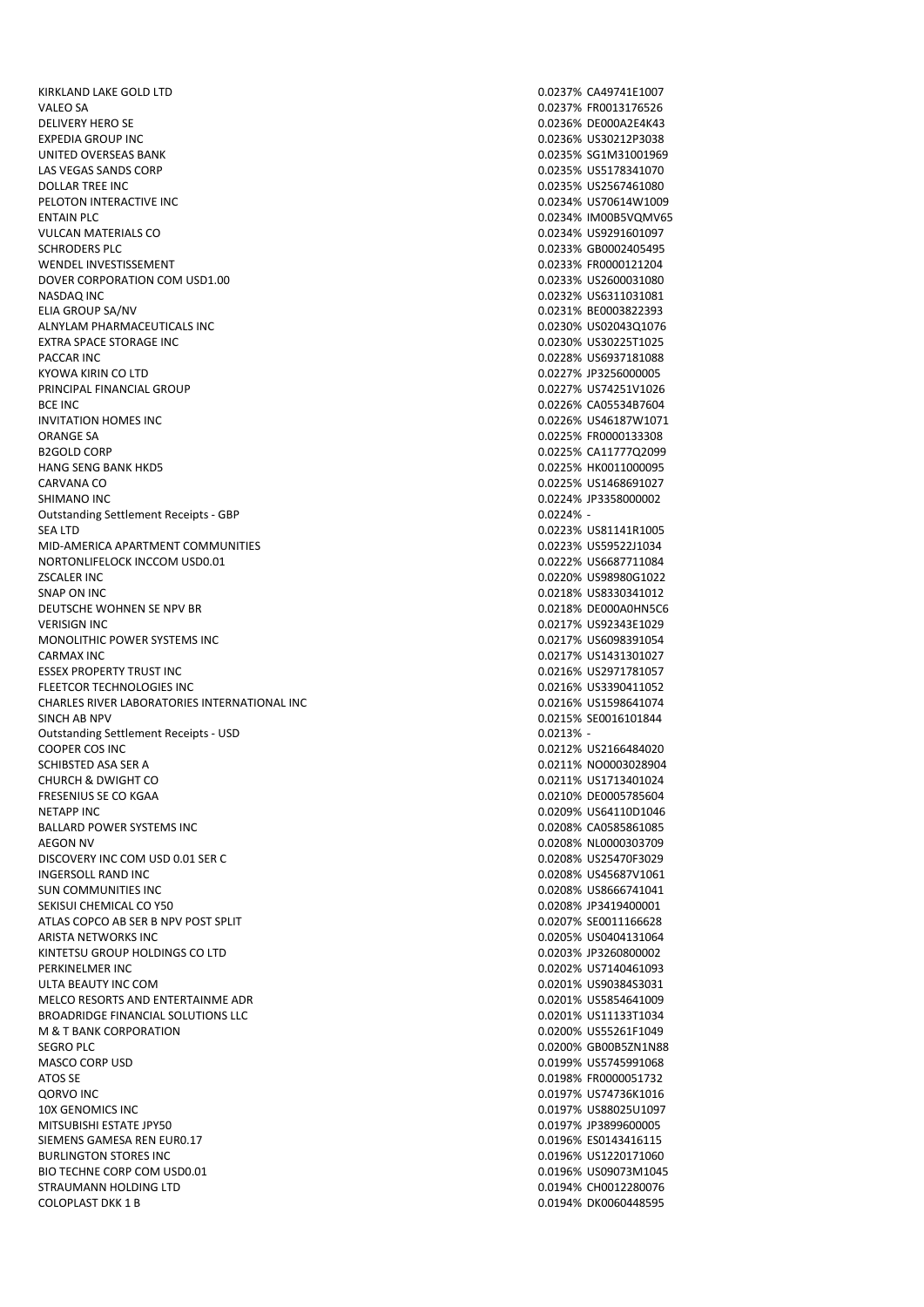TYLER TECHNOLOGIES INC **CONSUMING THE CONSUMING THE CONSUMING TO A CONSUMING THE CONSUMING TO A CONSUMING THE CONSUMING TO A CONSUMING THE CONSUMING THE CONSUMING TO A CONSUMING THE CONSUMING THE CONSUMING THE CONSUMING TH** ASM INTERNATIONAL NV 0.0193% NL0000334118 DAIWA HOUSE INDUSTRY JPY 0.0193% JP3505000004 DOMINOS PIZZA INC 0.0193% US25754A2015 HITACHI CONSTRUCTION MACHINE 0.0192% JP3787000003 LENNOX INTL INC COM 0.0191% US5261071071 TERADYNE INC 0.0190% US8807701029 ADVANTEST CORP 0.0189% JP3122400009 DUKE REALTY CORP 0.0186% US2644115055 UNI CHARM CORPORATION **DESCRIPTION** 0.0186% JP3951600000 TELEFONICA DEUTSCHLAND HOLDING AG 0.0185% DE000A1J5RX9 TAKE TWO INTERACTIVE SOFTWARE INC OAK STREET HEALTH INC **ORDUGE 10.0124% US67181A1079** TELEFLEX INC 0.0183% US8793691069 SEAGATE TECH HLDGS COM USD0.00001 0.0183% IE00BKVD2N49 SIEMENS HEALTHINEERS AG 3. 2002 - 2003 - 2004 10:001 2006 10:001 2006 2007 2008 2009 2010 2010 2010 2010 2010 POOL CORPORATION 0.0182% US73278L1052 CINCINNATI FINANCIAL CORP **0.0182% US1720621010** SOHGO SECURITY SERVICE CO LTD 0.0182% JP3431900004 YASKAWA ELECTRIC CORP **CONFIDENTIAL CORP CONTROL** CONFIDENTIAL CORP CONTROL CONFIDENTIAL CORP CONTROL CONFIDENTIAL CONFIDENTIAL CONFIDENTIAL CONFIDENTIAL CONFIDENTIAL CONFIDENTIAL CONFIDENTIAL CONFIDENTIAL CONFIDENTIAL CON SWIRE PACIFIC **STATES AND RELEASE ASSESSED ASSOCIATE** A STATE OF THE CONTROL OF THE CONTROL OF THE CONTROL OF THE CONTROL OF THE CONTROL OF THE CONTROL OF THE CONTROL OF THE CONTROL OF THE CONTROL OF THE CONTROL OF THE CON AVERY DENNISON CO US **2.012 CONTRACT CONTRACT CONTRACT CONTRACT CONTRACT CONTRACT CONTRACT CONTRACT CONTRACT CONTRACT CONTRACT CONTRACT CONTRACT CONTRACT CONTRACT CONTRACT CONTRACT CONTRACT CONTRACT CONTRACT CONTRACT CONTR** RAYMOND JAMES FINL COM USD0.01 0.0179% US7547301090 EUROFINS SCIENTIFI EURO.01 POST SUBDIVISION CONTROL CONTROL CONTROL CONTROL CONTROL CONTROL CONTROL CONTROL CONTROL CONTROL CONTROL CONTROL CONTROL CONTROL CONTROL CONTROL CONTROL CONTROL CONTROL CONTROL CONTROL CONTROL CO GENUINE PARTS CO USD 0.0178% US3724601055 AKAMAI TECHNOLOGIES 0.0178% US00971T1016 SYMRISE AG 0.0177% DE000SYM9999 NVR INC 0.0176% US62944T1051 SARTORIUS AG VORZUG 0.0174% DE0007165631 LASERTEC CORP NPV 0.0174% JP3979200007 SIEMENS ENERGY AG 0.0174% DE000ENER6Y0 BIO RAD LABORATORIES INC CLASS A 0.0173% US0905722072 OTSUKA HLDGS CO NPV 0.0172% JP3188220002 HENKEL AG & CO KGAA NON VTG PREF SUZUKI MOTOR CORP 0.0172% JP3397200001 MARKEL CORPORATION 0.0171% US5705351048 SVENSKA HANDELSBKN SER A NPV 0.0171% SE0007100599 CNP ASSURANCES 0.0171% FR0000120222 BENTLEY SYSTEMS INC **DEVELOPS** ON A 1990 ON A 1990 ON A 1990 ON A 1990 ON A 1990 ON A 1990 ON A 1990 ON A 1990 ON A 1990 ON A 1990 ON A 1990 ON A 1990 ON A 1990 ON A 1990 ON A 1990 ON A 1990 ON A 1990 ON A 1990 ON A 1990 O SIRIUS XM HLDGS IN COM USD 0.001 0.0169% US82968B1035 CREDIT AGRICOLE SA 0.0168% FR0000045072 WAYFAIR INC 0.0168% US94419L1017 SS AND C TECHNOLOGIES HOLDINGS **CONSUMING AND CONSUMING A** CONSUMING A CONSUMING A CONSUMING A CONSUMING A CONSUMING A CONSUMING A CONSUMING A CONSUMING A CONSUMING A CONSUMING A CONSUMING A CONSUMING A CONSUMING A CONSUMI MARKETAXESS HLDGS COM 0.0166% US57060D1081 STANDARD CHARTERED **CHARTERED CONSUMING THE CONSUMING STANDARD CONSUMING THE CONSUMING SECTION OF A SECOND STANDARD CONSUMING SECTION OF A SECOND STANDARD STANDARD STANDARD STANDARD STANDARD STANDARD STANDARD STANDARD ST** MOLINA HEALTHCARE INC UDR INC 0.0164% US9026531049 NEC ELECTRONICS CORP **0.0164% JP3164720009** OMNICOM GROUP **0.0162% US6819191064** ARCH CAPITAL GROUPCOM **0.0162% BMG0450A1053** SARTORIUS STEDIM B EUR0.1666 0.0162% FR0013154002 ACCOR SA 0.0161% FR0000120404 LOGITECH INTERNATIONAL SA **CHOOZETS** 10.0161% CH0025751329 KINGSPAN GROUP PLC 0.0160% IE0004927939 HELLOFRESH SE 0.0159% DE000A161408 NITORI CO LTD 0.0159% JP3756100008 PORSCHE AUTOMOBIL HOLDING SE 0.0159% DE000PAH0038 VICI PROPERTIES INC 0.0159% US9256521090 SMITH & NEPHEW PLC 0.0159% GB0009223206 BANDAI NAMCO HOLDINGS INC WABTEC CORP 0.0157% US9297401088 CERIDIAN HCM HOLDINGS INC<br>
CERIDIAN HCM HOLDINGS INC PUBLICIS GROUPE **1.0157% FR0000130577** FACTSET RESEARCH SYSTEMS INC **CONTRACTS INCLUSIVE ACTS** CONTRACTS ON DESIGNATION OF THE RESEARCH SYSTEMS INC BATH AND BODY WORKS INC **DEVELOPED ASSAULT AND SOLUTION** ON DEVICE A 1990 100156% US0708301041 AVALARA INC 0.0156% US05338G1067 SWISSCOM AG - CHE17 REGISTERED SHARES 0.0155% CH0008742519 SPIRAX SARCO ENG ORD 6.0155% GB00BWFGQN14 HITACHI METALS LTD 0.0155% JP3786200000 WH GROUP LTD 0.0154% KYG960071028

0.0189% FR0011981968 0.0162% DK0060252690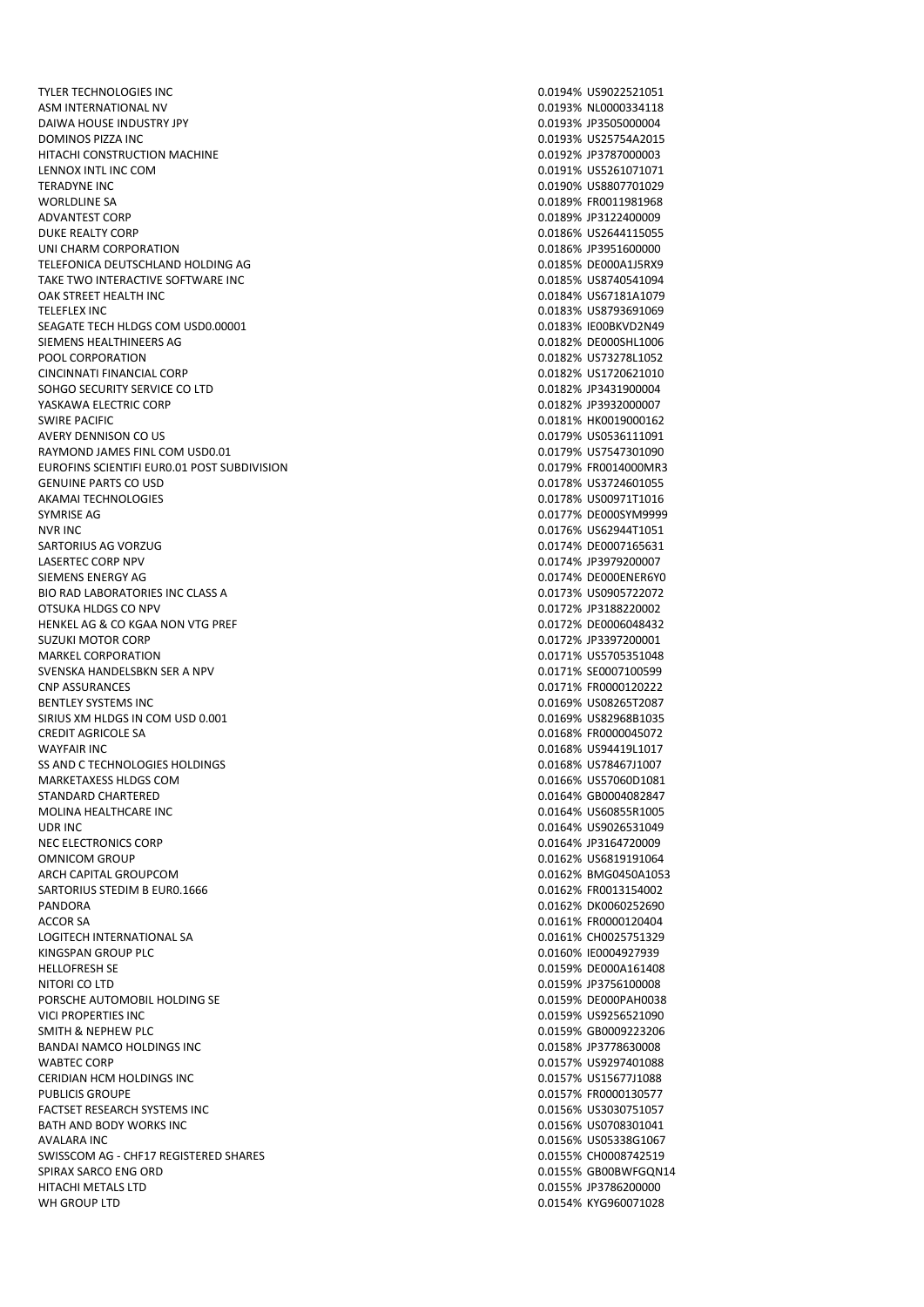NN GROUP NV 0.0153% NL0010773842 ABIOMED INC 6.0153% US0036541003 NEXT PLC GBP0.10 0.0153% GB0032089863 BERKELEY GP HLDGS ORD GBP0.054141 CONSERVERSION CONSERVERSE ON A SERKELEY GP HLDGS ORD GB00BLJNXL82 RENTOKIL INITIAL PLC **Annual PLACE CONSUMING CONSUMING CONSUMING CONSUMING CONSUMING CONSUMING CONSUMING CONSUMING CONSUMING CONSUMING CONSUMING CONSUMING CONSUMING CONSUMING CONSUMING CONSUMING CONSUMING CONSUMING CONSUMI** HALMA PLC 0.0152% GB0004052071 FRESENIUS MEDICAL CARE AG & CO 0.0151% DE0005785802 BRENNTAG SE 0.0150% DE000A1DAHH0 CAMDEN PROPERTY TRUST 0.0150% US1331311027 SUMITOMO DAINIPPON PHARMA CO LTD 0.0150% JP3495000006 NOVOZYMES A/S SER`B`DKK2 and the state of the state of the state of the state of the state of the state of the state of the state of the state of the state of the state of the state of the state of the state of the state o MASIMO CORP 0.0148% US5747951003 UNION CHIMIQUE UCB SA JB HUNT TRANSPORT SERVICES INC USD0.01 0.0147% US4456581077 COGNEX CORP COM USD 0.0147% US1924221039 KIRIN HOLDINGS CO LTD 8000003 CO LTD 0.0147% JP3258000003 BIOMARIN PHARMACEUTICAL INC **1.12 and 2.0146 and 2.0146 and 2.0146 and 2.0146 and 2.0146 and 2.0146 and 2.0146 and 2.0146 and 2.0146 and 2.0146 and 2.0146 and 2.0146 and 2.0146 and 2.0146 and 2.0146 and 2.0146 and 2.0146 a** TDK CORP NPV TEMP **CORP NPV TEMP** 0.0146% DU06869302D0 AJINOMOTO CO INC JPY 0.0144% JP3119600009 ARGENX SE 0.0144% NL0010832176 FERROVIAL SA 0.0143% ES0118900010 GODADDY INC 0.0143% US3802371076 ZENDESK INC 0.0143% US98936J1016 EPIROC AB 0.0143% SE0015658109 ADVANCE AUTO PARTS **0.0143% US00751Y1064** CROWN HOLDINGS INC 0.0141% US2283681060 EQUITY LIFESTYLE PROPERTIES INC **EXECUTES** INCLUSION CONTROLLER THE CONTROLLER CONTROLLER THE CONTROLLER CONTROLLER CRITERIA CAIXACORP SA 0.0140% ES0140609019 FOX CORP COM USD0.01 CL A 0.0140% US35137L1052 NEC CORPORATION **NEC CORPORATION NEC CORPORATION** BROWN BROWN INC 0.0138% US1152361010 COVESTRO AG 0.0138% DE0006062144 CBOE GLOBAL MARKET COM USD0.01 0.0138% US12503M1080 CITRIX SYSTEMS INC 0.0138% US1773761002 OBIC CO LTD 0.0137% JP3173400007 JUST EAT TAKEAWAY EUR0.04 0.0137% NL0012015705 PACKAGING CORP OF AMERICA<br>DYNATRACE INC ONE OF AMERICA DESCRIPTION OF A SERIES OF A SERIES OF A SERIES OF A SERIES OF A SERIES OF A SERIES OF A SERIES OF A SERIES OF A SERIES OF A SERIES OF A SERIES OF A SERIES OF A SERIES EDENRED 0.0135% FR0010908533 EURAZEO 0.0134% FR0000121121 SMURFIT KAPPA GROUP PLC **CONSERVERSE AND CONSERVERSE AND RESIDENT CONSERVERSE AND RESIDENT CONSERVERSE AND RESIDENT CONSERVERSE AND RESIDENCE AND RESIDENCE AND RESIDENCE AND RESIDENCE AND RESIDENCE AND RESIDENCE AND RESIDE** INCYTE CORP 0.0134% US45337C1027 WHIRLPOOL CORP USD 0.0134% US9633201069 SHAW COMMUNICATIONS INC-B 0.0134% CA82028K2002 W P CAREY INC 0.0133% US92936U1097 JAPAN EXCHANGE GROUP INC 0.0133% JP3183200009 DOLLARAMA INC 0.0133% CA25675T1075 CHECK POINT SOFTWARE TECH 0.0132% IL0010824113 BUDWEISER BREWING COMPANY APAC LTD 0.0132% KYG1674K1013 CITY DEVELOPMENTS SGD0.50 0.0130% SG1R89002252 JACK HENRY & ASSOCIATES INC 0.0130% US4262811015 GROUPE BRUXELLES LAM BEF **GROUPE BRUXELLES LAM BEF** 0.0130% BE0003797140 MAKITA CORPORATION JPY50 0.0128% JP3862400003 WYNN MACAU LTD 0.0128% KYG981491007 MIURA CO LTD 0.0128% JP3880800002 F5 NETWORKS INC 0.0128% US3156161024 MISUMI GROUP INC 0.0128% JP3885400006 PULTE GROUP INC **DESCRIPTION OF A SET OF A SET OF A SET OF A SET OF A SET OF A SET OF A SET OF A SET OF A SET OF A SET OF A SET OF A SET OF A SET OF A SET OF A SET OF A SET OF A SET OF A SET OF A SET OF A SET OF A SET OF A** RESTAURANT BRNDS ICOM NPV **EXECUTE IS A SEX ON SEX ON A SEX OLD SEX ON A SEX OLD SEX ON A SEX OF SEX OF SEX OF SEX OF SEX OF SEX OF SEX OF SEX OF SEX OF SEX OF SEX OF SEX OF SEX OF SEX OF SEX OF SEX OF SEX OF SEX OF SEX OF** NTT DATA CORPORATION **0.0127% JP3165700000** FIDELITY NATL FINL FNF GROUP COM USD0.0001 0.0127% US31620R3030 CONTINENTAL AG 0.0126% DE0005439004 TOYOTA INDUSTRIES CORPORATION QIAGEN NV 0.0125% NL0012169213 LINDT & SPRUENGLI AG-PC 0.0125% CH0010570767 SJM HOLDINGS LTD 0.0125% HK0880043028 WYNN RESORTS LTD 0.0124% US9831341071 MONCLER SPA 0.0124% IT0004965148 ALFA LAVAL AB 0.0123% SE0000695876 PUMA SE 0.0123% DE0006969603

0.0136% US2681501092 0.0135% JP3420600003 0.0130% US6556631025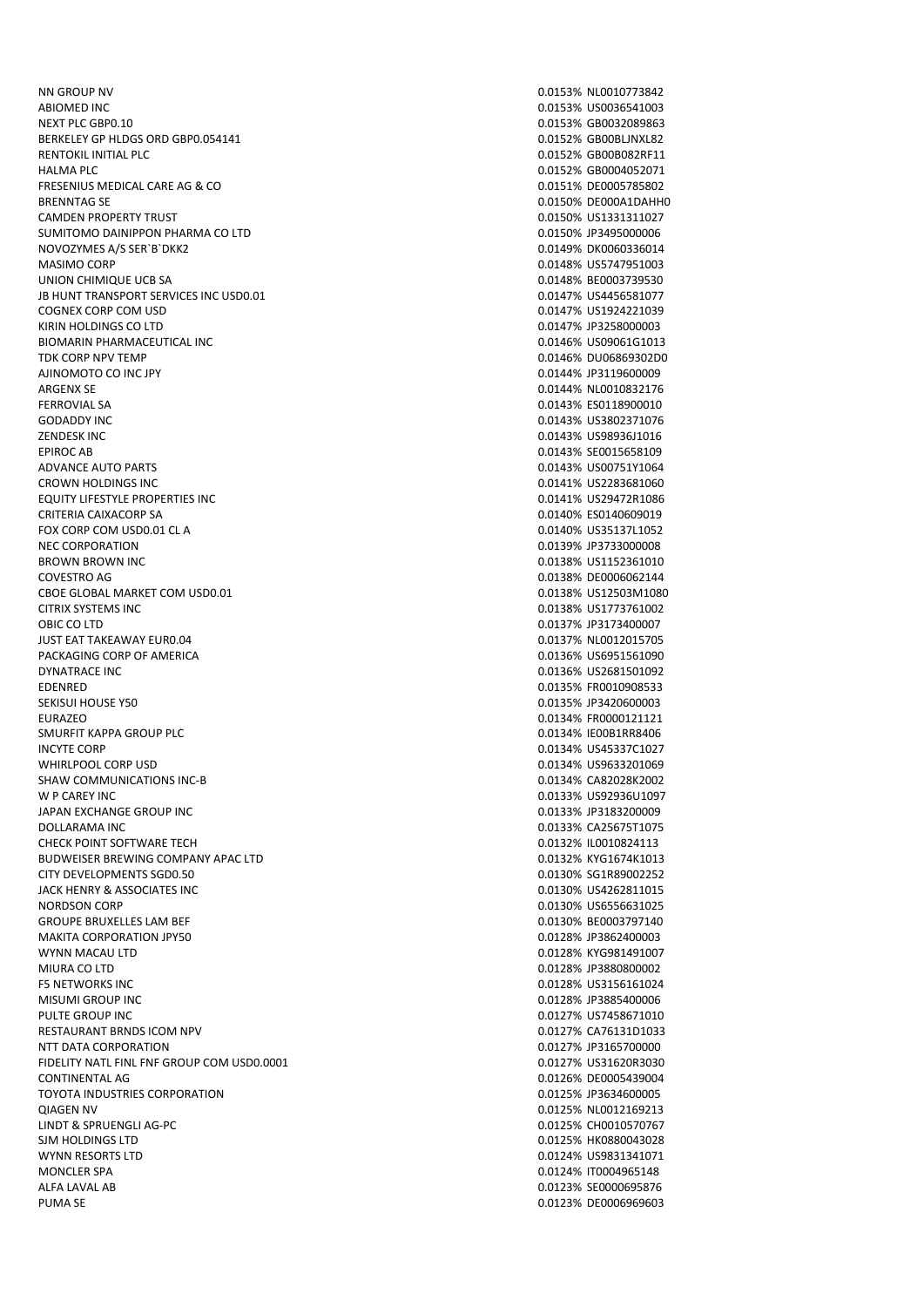NISSAN MOTOR CO Y50 0.0122% JP3672400003 CK ASSET HOLDINGS HK 0.0122% KYG2177B1014 FAIR ISAAC CORPORATION 0.0121% US3032501047 MOHAWK INDUSTRIES INC **CONSERVERS INCLUDES INC.** THE CONSERVERSION ON A SECOND OUTLINE ON A SECOND OUTLINE OF A SAMPLE OF A SECOND OUTLINE OF A SECOND OUTLINE OF A SECOND OUTLINE OF A SECOND OUTLINE OF A SECOND OUTLINE OF MEDICAL PROPERTIES TRUST INC - REAL ESTA 0.0121% US58463J3041 PERSIMMON PLC 800006825383 SUBARU CORP<br>SUMITOMO REALTY & DEVELOPMENT CO<br>
0.0118% JP3409000001 SUMITOMO REALTY & DEVELOPMENT CO. BLACK KNIGHT INC COM USD **DESIGN ON THE SET ON THE SET ON THE SET ON THE SET ON THE SET OF OUR SET OF OUR SET OF SET OF OUR SET OF OUR SET OF OUR SET OF OUR SET OF OUR SET OF OUR SET OF OUR SET OF OUR SET OF OUR SET OF OUR** GALAXY ENTERTAINMENT GROUP LIMITED CONTROLLED THE CONTROLLED ON DESCRIPTION ON A GALAXY ENTERTAINMENT GROUP LIMITED AGNC INV CORP COM USD0.01 **0.0117%** US00123Q1040 BUNZL PLC 0.0116% GB00B0744B38 ZILLOW GROUP INC COM USD0.0001 CLASS C FINECOBANK BANCO FINECO SPA **0.0115% IT0000072170** NITTO DENKO CORPORATION 0.0115% JP3684000007 SCHINDLER HOLDING-PART CERT **CERT CERT CERT CERT CERT CERT CERT CERT** CHOO24638196 FAIRFAX FINL HOLDINGS LTD CAD 0.0114% CA3039011026 ST JAMESS PLACE PLC **CONTROLLER IN THE ST JAMESS PLACE PLC CONTROLLER IN THE ST JAMESS PLACE PLC** BOOZ ALLEN HAMILTON A CS USD 6002 ALLEN HAMILTON A CS USD BEIERSDORF AG 0.0114% DE0005200000 OCADO GROUP PLC 8000B3MBS747 HENRY SCHEIN CORP COM **DESCRIPTION CORPORATION** CORPORATIONS FUTU HOLDINGS LTD 0.0113% US36118L1061 UNIVERSAL HEALTH SERVICES - CLASS B 0.0112% US9139031002 LIBERTY GLOBAL INC 0.0112% GB00B8W67B19 APOLLO GLOBAL MANAGEMENT INC DISH NETWORK CORP - A 0.0111% US25470M1099 HANNOVER RUECK SE 0.0110% DE0008402215 SAGE GROUP GBP0.01051948 0.0109% GB00B8C3BL03 FIRSTSERVICE CORP COM NPV **CASS AND CONVERT CONVERTS AND CONVERTS ASSESSED A** CASS OF CASS AND CONVERT CORP. THE CORP OF CASS AND CONVERT CONVERTS AND CONVERT CONVERTS AND CONVERT CONVERTS AND CONVERT CONVERTS AND CONVERT CAPITALAND INTEGRATED COMMERCI 0.0109% SG1M51904654 SHIMADZU CORP 0.0108% JP3357200009 WR BERKELEY CORP 0.0108% US0844231029 VEREIT INC 0.0108% US92339V3087 SODEXO 0.0107% FR0000121220 IAC INTERACTIVECOR COM USD0.0001 0.0107% US44891N2080 SUMITOMO ELECTRIC **CONSUMITOMO ELECTRIC CONSUMITOMO ELECTRIC** LINDT & SPRUENGLI AG-REG 0.0105% CH0010570759 RPM INTERNATIONAL INC 8 0.0105% US7496851038 UNITY SOFTWARE INC 0.0105% US91332U1016 VOLKSWAGEN AG 0.0105% DE0007664005 DAVITA INC 0.0105% US23918K1088 HEINEKEN HOLDING NV 0.0105% NL0000008977 CHOW TAI FOOK JEWE **CHOW TAI FOOK JEWE** 2001 12:00 12:00 12:00 12:00 12:00 12:00 12:00 12:00 12:00 12:00 12:00 12:00 12:00 12:00 12:00 12:00 12:00 12:00 12:00 12:00 12:00 12:00 12:00 12:00 12:00 12:00 12:00 12:00 12:00 12: EVEREST RE GROUP LTD CONTROL CONTROL CONTROL CONTROL CONTROL CONTROL CONTROL CONTROL CONTROL CONTROL CONTROL CONTROL CONTROL CONTROL CONTROL CONTROL CONTROL CONTROL CONTROL CONTROL CONTROL CONTROL CONTROL CONTROL CONTROL C AGC INC 0.0104% JP3112000009 EQT AB 0.0104% SE0012853455 LIBERTY MEDIA CORP COM 0.0104% US5312298541 SHIMIZU CORPORATION 6-8 AND THE SERVICE OF PROPERTY AND THE SERVICE OF PASSES AND THE SERVICE OF PROPERTY AND THE SERVICE OF PROPERTY AND THE SERVICE OF PROPERTY AND THE SERVICE OF PROPERTY AND THE SERVICE OF PROPERTY AND STORA ENSO OYJ-R SHS 0.0102% FI0009005961 DISCO CORP 0.0100% JP3548600000 KINGFISHER PLC GBP0.1571 **0.0100% GB0033195214** RANDSTAD NV 0.0100% NL0000379121 NIPPON BUILDING FUND INC Income Due - GBP 0.0098% - LEAR CORP 0.0098% US5218652049 MINEBEA MITSUMI INC 0.0097% JP3906000009 ATHENE HOLDING LTD 0.0096% BMG0684D1074 AMERICAN FINANCIAL GROUP INC DROPBOX INC 0.0096% US26210C1045 NEWS CORP 0.0096% US65249B1098 EXOR NV EURO.01 **DEVELOPED AND LOCAL CONTRACT CONTRACT ON A SECOND COOPS AND COOPS AND DO12059018** TOYOTA TSUSHO CORP 0.0095% JP3635000007 ASSURANT INC 0.0095% US04621X1081 BUREAU VERITAS SA 0.0095% FR0006174348 TEMENOS AG 0.0095% CH0012453913 SKF AB 0.0094% SE0000108227 JUNIPER NETWORK INC 0.0094% US48203R1041

0.0108% US0997241064 0.0106% DE000LEG1110 0.0101% JP3497400006 0.0094% US3546131018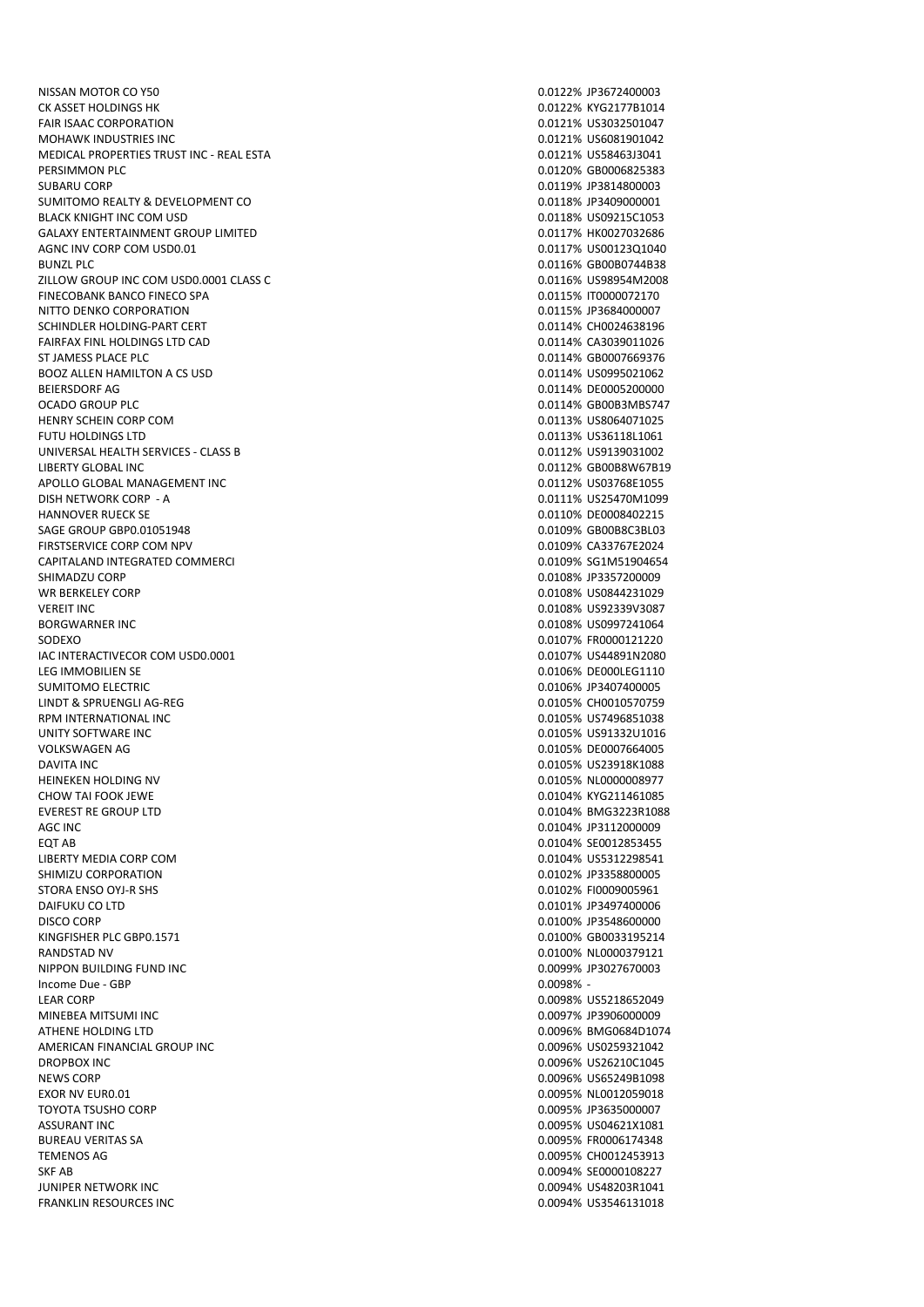NEUROCRINE BIOSCIENCES INC **0.0094% US64125C1099** 0.00044% US64125C1099 PRYSMIAN SPA 0.0093% IT0004176001 GN STORE NORD A/S 0.0093% DK0010272632 NIHON M&A CENTER HOLDINGS INC 0.0092% JP3689050007 NUVEI CORP 0.0092% CA67079A1021 ELISA CORPORATION OYJ-A S<br>
20.0092% FI0009007884 VIVENDI SE 0.0091% FR0000127771 **JP MORGAN EUR COLL** GLOBE LIFE INC COM USD1.00 0.0091% US37959E1029 VOYA FINANCIAL INC 0.0091% US9290891004 AGEAS NPV POST SPLIT **ACCOUNT ASSESSED ASSAULT** 0.0091% BE0974264930 WHARF REAL ESTATE HKD 0.0090% KYG9593A1040 NIPPON PAINT HOLDINGS CO LTD CHR HANSEN HOLDING A S 0.0090% DK0060227585 SKANSKA AB SEK12 SER 0.0089% SE0000113250 PAN PACIFIC INTL H NPV 0.0089% JP3639650005 KINNEVIK AB 0.0089% SE0015810247 HAMAMATSU PHOTONICS KK 0.0089% JP3771800004 MERCARI INC 0.0089% JP3921290007 ONEX CORP 0.0089% CA68272K1030 SEALED AIR CORP **0.0088%** US81211K1007 SENSATA TECHNO PLC COM EURO **DEL EURO DE EURO DE EURO DE EURO DE EURO DE EURO DE EURO DE EURO DE EURO DE EURO DE** ONO PHARMACEUTICAL CO LTD 0.0088% JP3197600004 YAMAHA CORP JPY50 0.0087% JP3942600002 ARROW FLECTRONICS INC. **ARROW ELECTRONICS** INC. SITC INTERNATIONAL 6 CONSUMING THE SITC INTERNATIONAL CONSUMING THE SET OF STREET AND RESERVE TO A SAFE OF STREET AND RESERVE TO A SAFE OF STREET AND RESERVE TO A SAFE OF STREET AND RESERVE TO A SAFE OF STREET AND RESERVE SMITH A.O. CORP 0.0086% US8318652091 DENTSU GROUP INC 0.0086% JP3551520004 NEXI SPA ORD 0.0086% IT0005366767 TRADEWEB MARKETS INC 0.0086% US8926721064 TRYG AS DKK5 0.0085% DK0060636678 BARRY CALLEBAUT AG - REG 0.0085% CH0009002962 RAKUTEN GROUP INC **CONSERVERSITY OF A CONSERVERSITY OF A CONSERVERSITY OF A CONSERVERSITY OF A CONSERVERSITY OF A CONSERVERSITY OF A CONSERVERSITY OF A CONSERVERSITY OF A CONSERVERSITY OF A CONSERVERSITY OF A CONSERVERSITY** LIBERTY MEDIA CORP COM USD0.01 SER C SIRIUSXM **0.0085%** US5312296073 ROHM CO LTD 0.0085% JP3982800009 ARKEMA 0.0085% FR0010313833 ADMIRAL GROUP PLC ADMIRAL GROUP PLOT CONSUMING A CHARGE OF CONSUMING A CHARGE OF CONSUMING A CHARGE OF CONSUMING A CHARGE OF CONSUMING A CHARGE OF CONSUMING A CHARGE OF CONSUMING A CHARGE OF CONSUMING A CHARGE OF CONSUMING KNIGHT SWIFT TRANS CL A COM STK 6 AND THE SWIFT ON A STATE OF A STATE OF A STATE OF A STATE OF A STATE OF A ST MEIJI HOLDINGS CO 0.0084% JP3918000005 CYBERAGENT INC 0.0082% JP3311400000 JAZZ PHARMACEUTICALS ORDINARY SHARES 0.0082% IE00B4Q5ZN47 ROLLINS INC COM USD1 0.0082% US7757111049 CCL INDUSTRIES INC 0.0081% CA1249003098 KNORR BREMSE AG **2.000 AG 10.0081% DE000KBX1006** CARL ZEISS MEDITEC NPV **CARL ZEISS MEDITEC NPV 0.0081% DE0005313704** AUTO TRADER GROUP PLC 0.0080% GB00BVYVFW23 TAYLOR WIMPEY PLC GBP 0.0080% GB0008782301 THE SWATCH GROUP AG-B CHF50 0.0079% CHO012255151 SOUTHWEST AIRLINES CO USD 0.0079% US8447411088 STANDARD LIFE ABERDEEN PLC **CONTRACT CONTRACT CONTRACT CONTRACT CONTRACT CONTRACT CONTRACT CONTRACT CONTRACT CONTRACT CONTRACT CONTRACT CONTRACT CONTRACT CONTRACT CONTRACT CONTRACT CONTRACT CONTRACT CONTRACT CONTRACT CONTR** DAITO TRUST CONSTRUCTION COMPANY LTD JPY CONSTRUCTION COMPANY LTD JPY MEDIOBANCA BANCA DI ITL 0.0078% IT0000062957 ARAMARK COM **0.0078% US03852U1060** JAPAN REAL ESTATE INVESTMENT 0.0078% JP3027680002 T&D HOLDINGS INC NPV 6.0078% JP3539220008 SWISS PRIME SITE AG 0.0078% CH0008038389 TREND MICRO INCORPORATED 0.0077% JP3637300009 YAMATO HOLDINGS CO LTD 0.0077% JP3940000007 DAVIDE CAMPARI MILEUR0.05 0.0077% NL0015435975 JSR CORP 0.0076% JP3385980002 JD SPORTS FASHION ORD NISSAN CHEMICAL CORPORATION 0.0076% JP3670800006 GRIFOLS SA EUR0.25 CLASS A POST SUBD 0.0076% ES0171996087 ISUZU MOTORS JPY50 0.0075% JP3137200006 SEI INVESTMENTS COMPANY **COMPANY 1.00075% US7841171033** PEARSON PLC ORD 25P GBP 0.0075% GB0006776081 JP MORGAN GBP COLL **DESIGN COLL CONTROL** 20.0075% -M&G PRUDENTIAL PLC ORD GBP0.05 0.0074% GB00BKFB1C65 AUTOLIV INC 0.0074% US0528001094 ASCENDAS REAL ESTATE INVESTMENT TRUST 0.0074% SG1M77906915 BALOISE HOLDING-REG 0.0074% CH0012410517

0.0082% JP3758190007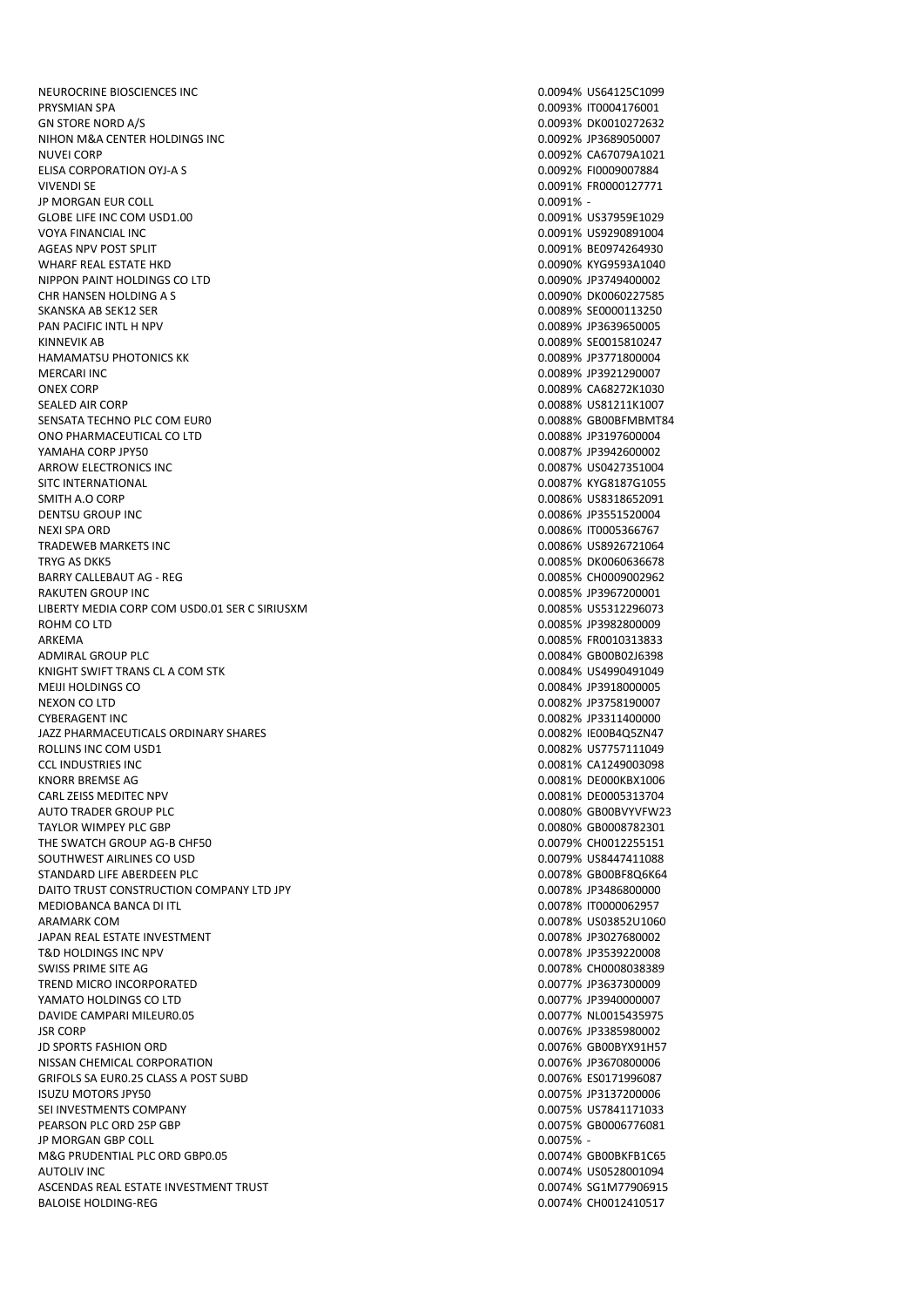RENAISSANCERE HOLDINGS LTD 0.0074% BMG7496G1033 GEA GROUP AG 0.0073% DE0006602006 EPIROC AB SER B NPV POST SPLIT **CONTRACT CONTRACT CONTRACT CONTRACT CONTRACT CONTRACT CONTRACT CONTRACT CONTRACT CONTRACT CONTRACT CONTRACT CONTRACT CONTRACT CONTRACT CONTRACT CONTRACT CONTRACT CONTRACT CONTRACT CONTRACT C** OMEGA HEALTHCARE INVESTORS **CONSERVERS IN A SERVICE SERVICE SCIENCE AND A SERVICE SCIENCE OF A SERVICE SCIENCE O** MITSUBISHI CHEMICAL HOLDINGS CORPORATION 0.0072% JP3897700005 AROUNDTOWN SA 0.0072% LU1673108939 RICOH CO JPY50 0.0072% JP3973400009 HARGREAVES LANSDOWN PLC<br>
VORNADO REALTY TRUST<br>
VORNADO REALTY TRUST VORNADO REALTY TRUST KION GROUP AG **0.0070% DE000KGX8881** GLP JREIT REIT EIT EITHEIT ANN AN 1970-10007 (GETLINK SE EUR 0.0070% JP3047510007<br>GETLINK SE EUR 0.40 JAPAN METROPOLITAN FUND INVEST 0.0070% JP3039710003  $I_n$  Income Due - CAD  $\overline{0.0070\%}$  -COMMERZBANK AG NPV **COMMERZBANK AG NPV** 0.0070% DE000CBK1001 EMS CHEMIE HLDS REG 0.0069% CH0016440353 EVONIK INDUSTRIES AG **DE 1999 EN 1999 EN 1999 EN 1999 EN 1999 EN 1999 EN 1999 EN 1999 EN 1999 EN 1999 EN 1999 EN 1999 EN 1999 EN 1999 EN 1999 EN 1999 EN 1999 EN 1999 EN 1999 EN 1999 EN 1999 EN 1999 EN 1999 EN 1999 EN 1999** KOITO MANUFACTURING CO LTD 0.0067% JP3284600008 LAND SECURITIES GROUP PLC 0.0067% GB00BYW0PQ60 FASTIGHETS AB BALDER B SHRS 6 NOTES AND THE SECOND SECOND ASSESS TO A 1999 A SECOND ASSESS TO A 1999 A SECOND ASSESS TO A 1999 A SECOND ASSESS TO A 1999 A SECOND ASSESS TO A 1999 A SECOND ASSESS TO A 1999 A SECOND ASSESS T NEW WORLD DEVELOPMENT CO LTD 0.0066% HK0000608585 ROYALTY PHARMA PLC **CONSERVERSITY PHARMA PLC** BNP HKD Account **0.0066%** - 0.0066% - 0.0066% - 0.0066% - 0.0066% - 0.0066% - 0.0066% - 0.0066% - 0.0066% - 0.00 YAKULT HONSHA 0.0066% JP3931600005 SAPUTO INC 0.0065% CA8029121057 TAISEI CORP **CORP CORP CONTROL** CORP CONTROL CONTROL CONTROL CORP. CONTROL CORP CONTROL CORP SCOUT24 AG NPV 80000A12DM80 MITSUI CHEMICALS INC SOFINA SA 0.0064% BE0003717312 AMPLIFON SPA 0.0064% IT0004056880 NOMURA REAL EST MA REIT **NOMURA REAL EST MA REIT 1.00064% JP3048110005** TIS INC 0.0064% JP3104890003 ABN AMRO BANK N V DR EACH REP SHS 0.0064% NL0011540547 NOK BNP PARIBAS A/C 0.0064% - 0.0064% - 0.0064% - 0.0064% - 0.0064% - 0.0064% - 0.0064% - 0.0064% - 0.0064% - 0.0064% - 0.0064% - 0.0064% - 0.0064% - 0.0064% - 0.0064% - 0.0064% - 0.0064% - 0.0064% - 0.0064% - 0.0064% - 0. RECORDATI SPA - NEW 0.0063% IT0003828271 INDUSTRIAL ALLIANCE INSURANCE AND FINANCIAL SERVICES INC 0.0063% CA45075E1043 ESR CAYMAN LTD 0.0063% KYG319891092 NEMETSCHEK AG 0.0063% DE0006452907 ORPEA SA 0.0063% FR0000184798 TELUS CORP NON-CANANDIAN 0.0063% DU0023810939 OTSUKA CORPORATION 0.0062% JP3188200004 KONAMI HOLDINGS CORP 0.0062% JP3300200007 IPG PHOTONICS CORP 0.0062% US44980X1090 HOSHIZAKI CORP 0.0061% JP3845770001 GFL ENVIRONMENTAL INC<br>SEK BNP PARIBAS A/C<br>SEK BNP PARIBAS A/C SEK BNP PARIBAS A/C DAIWA HOUSE REIT I REIT 0.0060% JP3046390005 KAJEMA CORP 0.0060% JP3210200006 HIROSE ELECTRIC JPY 0.0060% JP3799000009 HIKMA PHARMACEUTICALS PLC 0.0059% GB00B0LCW083 SUNTORY BEVERAGE AND FOOD LTD FOX CORP COM USD0.01 CL B 0.0059% US35137L2043 FUJI ELECTRIC CO LTD 0.0059% JP3820000002 INTERTEK GROUP INC 0.0059% GB0031638363 RYOHIN KEIKAKU CO NPV 0.0059% JP3976300008 ASAHI INTECC CO LTD NPV **1.2000 PM2000 PM2000 PM2000 PM2000 PM2000** 200059% JP3110650003 PHOENIX GP HLDGS ORD 0.0059% GB00BGXQNP29 LANXESS 0.0059% DE0005470405 GUIDEWIRE SOFTWARE INC 0.0059% US40171V1008 SUMCO CORPORATION 0.0059% JP3322930003 PPD INC 0.0058% US69355F1021 HONGKONG LAND HOLDINGS LTD AVEVA GROUP PLC **AVEVA GROUP PLACE A** CONSERVERS AND THE CONSERVERSE ON A SERVER AND THE CONSERVERS AND THE CONSERVERS AND THE CONSERVERS AND THE CONSERVERS AND THE CONSERVERS AND THE CONSERVERS AND THE CONSERVERS A CONSER UBISOFT ENTERTAINMENT 0.0058% FR0000054470 CHEWY INC 6.0058% US16679L1098 XINYI GLASS HOLDINGS CO LTD 0.0057% KYG9828G1082 TOHO CO LTD JPY 0.0057% JP3598600009 DEMANT A S 0.0057% DK0060738599 GMO PAYMENT GATEWA NPV 6 (1999) 20057% JP3385890003

0.0072% FR0000131906 0.0070% FR0010533075 0.0063% JP3436120004 0.0059% JP3922950005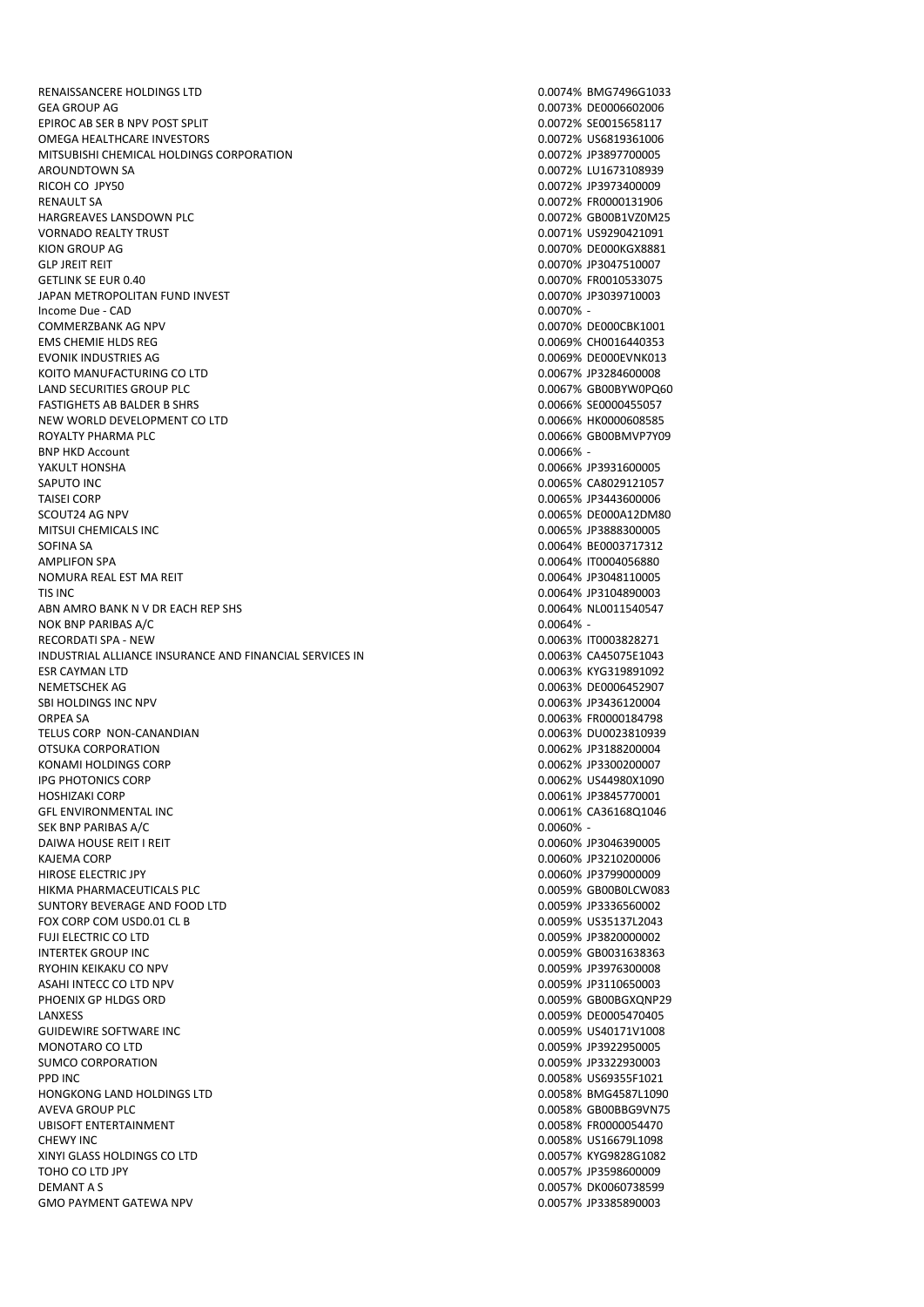ZILLOW GROUP INC 0.0056% US98954M1018 AZBIL CORP 0.0056% JP3937200008 DIRECT LINE INSURANCE GROUP PLC **DIRECT LINE INSURANCE GROUP PLC** AISIN SEIKI CO LTD 0.0055% JP3102000001 DIASORIN SPA 0.0055% IT0003492391 TSURUHA HOLDINGS INC 0.0055% JP3536150000 ELECTROLUX AB - SER B 0.0054% SE0000103814 BROTHER INDUSTRIES LTD SCHINDLER-HLDG AG REG 0.0054% CH0024638212 NISSIN FOOD HOLDINGS CO LTD 0.0054% JP3675600005 EMPIRE CO LIMITED 0.0054% CA2918434077 AMUNDI SA 0.0054% FR0004125920 SANTEN PHARMACEUTICAL CO **0.0053% JP3336000009** HUSQVARNA AB - B SHARES 0.0052% SE0001662230 KURJITA WATER INDUSTRIES 0.0052% JP3270000007 SECURITAS AB SEK2 'B' 0.0052% SE0000163594 SINGAPORE AIRLINES LTD 0.0052% SG1V61937297 INDUSTRIVARDEN AB SER C NPV 0.0052% SE0000107203 AMBU A/S SER'B'DKK0.5 0.0052% DK0060946788 MAZDA MOTOR CORP Y50 0.0052% JP3868400007 EMBRACER GROUP AB SER`B`NPV (POST SPLIT) TEMP 0.0051% DU0BMDTR73D5 LA FRANCAISE DES JEUX SA 0.0051% FROO13451333 CAPCOM CO LTD 0.0051% JP3218900003 RATIONAL AG 0.0051% DE0007010803 ALTICE USA INC COM USD0.01 CL A 0.0050% US02156K1034 PERSOL HOLDINGS CO NPV 0.0050% JP3547670004 TEAMVIEWER AG 0.0049% DE000A2YN900 BIOMERIEUX NPV **6.00013280286** FR0013280286 LIBERTY GLOBAL INC USD0.01 A 0.0049% GB00B8W67662 FAURECIA SA 0.0049% FR0000121147 ZOZO INC 0.0049% JP3399310006 ILIAD SA NPV TEMP 0.0049% DU07759435T5 NIPPON SANSO HOLDINGS CORP 8 (2004) 2012 12:30 12:30 12:30 12:30 12:30 12:30 12:30 12:30 12:30 12:30 12:30 12:30 12:30 12:30 12:30 12:30 12:30 12:30 12:30 12:30 12:30 12:30 12:30 12:30 12:30 12:30 12:30 12:30 12:30 12:30 1 KOBE BUSSAN CO LTD 0.0048% JP3291200008 BOSTON BEER COMPANY INC 0.0048% US1005571070 KOSE CORP 0.0048% JP3283650004 INVESTMENT AB LATOUR 0.0048% SE0010100958 SCOR SE 0.0048% FR0010411983 HANG LUNG PROPERTIES LIMITED SQUARE ENIX HOLDINGS CO LTD 0.0048% JP3164630000 ORIX JREIT INC 0.0047% JP3040880001 ERIE INDEMNITY CO 0.0047% US29530P1021 MAPLETREE LOGISTICS TRUST NATURAL SERVICE OF THE SERVICE OF THE SERVICE OF THE SERVICE OF THE SERVICE OF THE SCHOOL SERVICE OF THE SERVICE OF THE SERVICE OF THE SERVICE OF THE SERVICE OF THE SERVICE OF THE SERVICE OF THE S SINO LAND CO LTD HKG 0.0047% HK0083000502 KANSAI PAINT CO LTD 0.0047% JP3229400001 TOPPAN PRINTING CO LTD 0.0046% JP3629000005 DKK BNP PARIBAS A/C 0.0046% - 0.0046% - 0.0046% - 0.0046% - 0.0046% - 0.0046% - 0.0046% - 0.0046% - 0.0046% -REMY COINTREALL **REMY COINTREALL** NABTESCO CORPORATION 6.00046% JP3651210001 COSMOS PHARMACEUTICAL CORP **COSMOS PHARMACEUTICAL CORP** 0.0046% JP3298400007 NGK INSULATORS LTD 0.0046% JP3695200000 BAYERISCHE MOTOREN WERKE-PFD **DEFINITION** 0.0045% DE0005190037 KAKAKU COM INC **ANGELER ANG PERSONAL PROPERTY OF A CONSTRUCT OF A CONSTRUCT OF A CONSTRUCT OF A CONSTRUCTION** OF A CONSTRUCTION OF A CONSTRUCTION OF A CONSTRUCTION OF A CONSTRUCTION OF A CONSTRUCTION OF A CONSTRUCTION OF A WELCIA HOLDINGS CO LTD 0.0045% JP3274280001 CONCORDIA FINANCIAL GROUP LTD 0.0045% JP3305990008 NIPPON SHINYAKU CO LTD 0.0005 CONTROL DESCRIPTION ON A 41 YO 45 YO 45 YO 45 YO 45 YO 45 YO 45 YO 45 YO 45 YO 45 ANA HOLDINGS INC 0.0044% JP3429800000 RINNAI CORP 0.0044% JP3977400005 LIBERTY BROADBAND CORP CL A 0.0044% US5303071071 ORION OYJ 80009014377 L E LUNDBERGFORETAGEN AB - B SHARES 6.00044% SE0000108847 DISCOVERY INC COM USD 0.01 SER A 0.0043% US25470F1049 OLIERECOR INC CLASS B SUB VTG NPV 0.0043% CA7481932084 IGM FINANCIAL INC 0.0043% CA4495861060 OJI HOLDINGS CORP 0.0043% JP3174410005 KOBAYASHI PHARMACEUTICAL CO **0.0042% JP3301100008** CLARIANT AG REG 0.0042% CH0012142631 JAPAN POST INSURANCE CO LTD 0.0042% JP3233250004 SGD BNP PARIBAS A/C 0.0042% -LIBERTY MEDIA CORPCOM USD 0.01 SER A SIRIUSXM **0.0042%** US5312294094 HAKUHODO DY HOLDING INC **0.0042% JP3766550002** 

0.0053% JP3597800006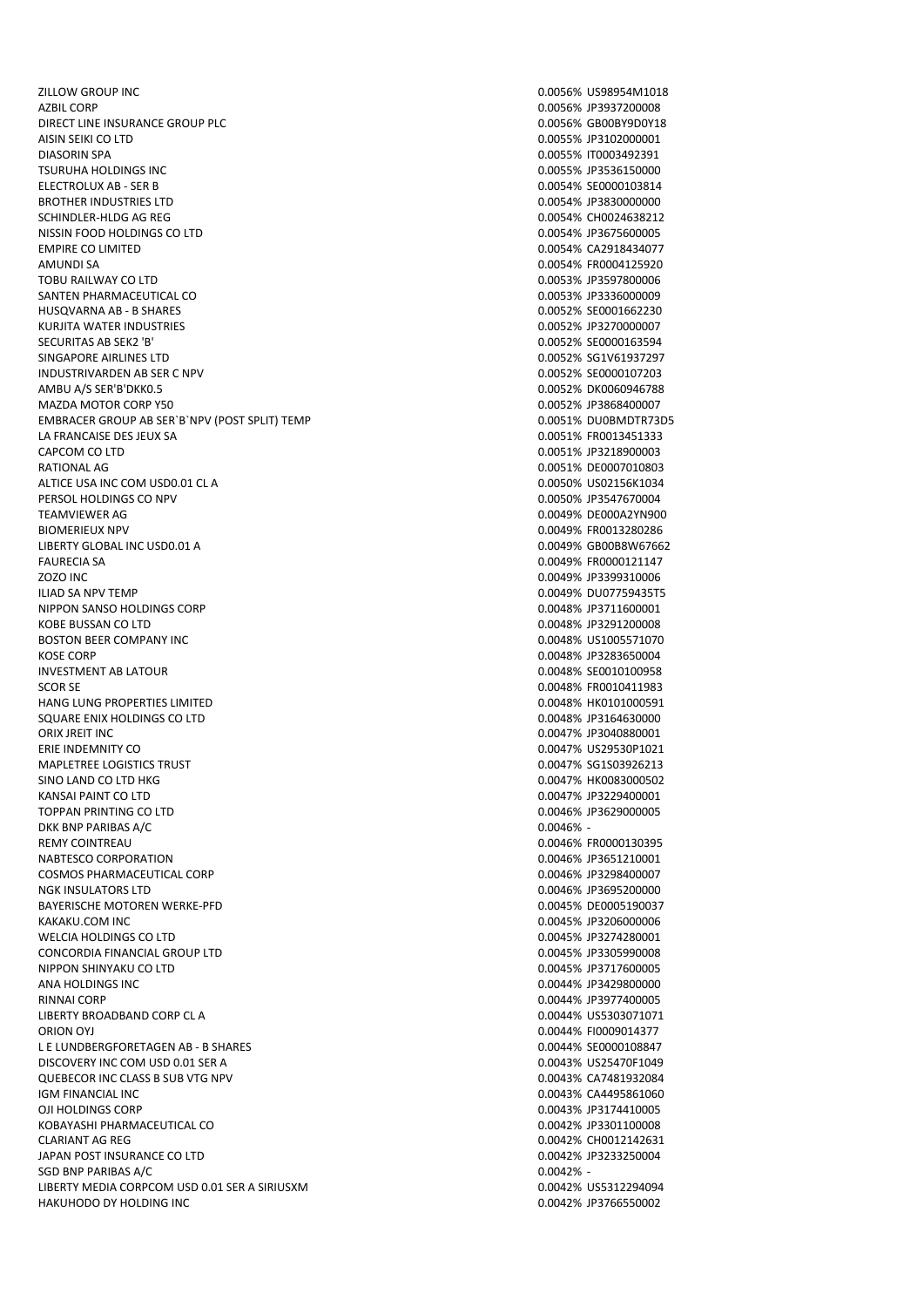NISSHIN SEIFUN GROUP INC 0.0042% JP3676800000 UNITED URBAN INVESTMENT CORP 0.0042% JP3045540006 ITO EN LTD 0.0042% JP3143000002 RAIFFEISEN INTL BANK HOLDING **CONSERVATION CONSERVATION** O.0041% AT0000606306 CANADIAN APARTMENT PROPERTIES REITS 0.0041% CA1349211054 TELECOM ITALIA SPA 0.0041% IT0003497168 SEB SA 0.0041% FR0000121709 TOYO SUISAN KAISHA 0.0040% JP3613000003 HINO MOTORS LTD 0.0040% JP3792600003 JAPAN AIRLINES CO LTD 0.0039% JP3705200008 SHIZUOKA BANK LTD JPY 0.0039% JP3351200005 UNITED INTERNET AG-REG SHARE ITOCHU TECHNO SOLUTIONS CORP **0.0039% JP3143900003** ORACLE CORPORATION JAPAN 0.0039% JP3689500001 IIDA GROUP HOLDING NPV **OUT A CONSUMER OF A CONSUMING THE CONSUMING OF A CONSUMING OF A CONSUMING OF A CONSUMING OF A CONSUMING OF A CONSUMING OF A CONSUMING OF A CONSUMING OF A CONSUMING OF A CONSUMING OF A CONSUMING OF A** CHIBA BANK LTD JPY 0.0039% JP3511800009 INFRASTRUTTURE WIR NPV 0.0039% IT0005090300 USS CO LTD 0.0039% JP3944130008 JAPAN POST BANK CO LTD 0.0038% JP3946750001 VENTURE CORPORATION LTD 0.0038% SG0531000230 ROCKWOOL INTERNATIONAL A/S 0.0038% DK0010219153 KOEI TECMO HOLDINGS CO LTD **1.000008 CO LTD** 0.0038% JP3283460008 ABC-MART INC 0.0038% JP3152740001 MCDONALDS HOLDINGS CO JAPAN 0.0038% JP3750500005 LION CORPORATION 0.0038% JP3965400009 IPSEN PROMESSES SA 0.0038% FR0010259150 HULIC CO LTD 0.0037% JP3360800001 NOMURA REAL ESTATE HOLDINGS INC 0.0037% JP3762900003 NH FOODS LTD 0.0037% JP3743000006 MAPLETREE COMMERIC UNITS 0.0037% SG2D18969584 MEDIPAL HOLDINGS CORPORATION 0.0037% JP3268950007 TAISHO PHARM HLD<br>RIOCAN REAL ESTATE INVESTMENT TRUST<br>RIOCAN REAL ESTATE INVESTMENT TRUST RIOCAN REAL ESTATE INVESTMENT TRUST PROXIMUS<br>
PROXIMUS 0.0036% BE0003810273<br>
MITSURISHI HC CAPITAL INC MITSUBISHI HC CAPITAL INC INDUSTRIVARDEN AB 0.0036% SE0000190126 CASIO COMPUTER CO JPY 0.0036% JP3209000003 SEIKO EPSON CORPORATION UOL GROUP LIMITED 0.0034% SG1S83002349 FUCHS PETROLUB SE NON VTG PRF NPV REG 0.0034% DE000A3E5D64 STELLANTIS N V COM EUR0.01 0.0034% NL00150001Q9 STANLEY ELECTRIC CO CONTROLLEY AND CONTROLLEY CONTROLLEY AND CONTROLLEY AND CONTROLLEY AND CONTROLLEY AND CONTROLLEY PEPTIDREAM INC NPV 0.0034% JP3836750004 GENTING SINGAPORE LTD<br>1PMORGAN COLLATERAL 1PMORGAN COLLATERAL 1PMORGAN COLLATERAL 1PMORGAN COLLATERAL **IPMORGAN COLLATERAL** YAMADA DENKI CO 0.0033% JP3939000000 HARMONIC DRIVE SYSTEMS INC **CONTROL** CONSUMING THE CONSUMING ON A GRANIC DRIVE SYSTEMS INC POLA ORBIS HLDG IN 0.0032% JP3855900001 COLRUYT NV 0.0031% BE0974256852 AIR CANADA VAR VTG SHS NPV 0.0031% CA0089118776 BANQUE CANTONALE VAUDOISE ACOM CO LTD JPY **DESIGNATION** JP3108600002 PIGEON CORP 0.0030% JP3801600002 THK CO LTD 0.0029% JP3539250005 JDE PEETS BV 0.0029% NL0014332678 SWATCH GROUP AG 0.0029% CH0012255144 SHARP CORP 0.0028% JP3359600008 NSK LTD JPY 0.0027% JP3720800006 TELECOM ITALIA 0.0027% IT0003497176 HISAMITSU PHARMACEUTICAL CO **CONTRACT CONTRACT CONTRACT CONTRACT CONTRACT CONTRACT CONTRACT CONTRACT CO** DEUTSCHE LUFTHANSA AG 6 20021 125 NOVEMBER 20021 125 NOVEMBER 20021 125 NOVEMBER 20021 125 NOVEMBER 20021 125 BECHTLE AG 0.0020% DE0005158703  $I_n = 0.0018\%$  -  $I_n = 0.0018\%$  -VEOLIA ENVIRONNEME EUR5 (S/R 01/10/2021) 0.0018% FR0014005GA0 Suspense Account (EUR) 2000 0.0014% - 2000 0.0014% - 2000 0.0014% - 2000 0.0014% - 2000 0.0014% - 2000 0.0014% Income Due - HKD 0.0012% - 1.1 and 0.0012% - 1.1 and 0.0012% - 1.1 and 0.0012% - 1.1 and 0.0012% - 1.1 and 0.0012% -FAURECIA SE EUR7 **FAURECIA SE EUR7 CONSERVATIVE SE EN ENGLISHED A CONSERVATIVE SE EN ENGLISHED A CONSERVATIVE SE EN ENGLISHED A CONSERVATIVE SERVATIVE SERVATIVE SERVATIVE SERVATIVE SERVATIVE SERVATIVE SERVATIVE SERVATIVE** Income Due - SEK 0.0008% - BNP PARIBAS NOMINEES **AND SECURE 2000 SECURE 2000 SECURE 2000 SECURE 2000 SECURE 2000 SECURE 2000 SECURE 2000 SECURE 2000 SECURE 2000 SECURE 2000 SECURE 2000 SECURE 2000 SECURE 2000 SECURE 2000 SECURE 2000 SECURE 2000 SECU** DEUTSCHE LUFTHANSA NPV SUBS RTS 05/10/21 0.0007% DE000A3E5B58

0.0040% DU06858474D0 0.0038% JP3783420007